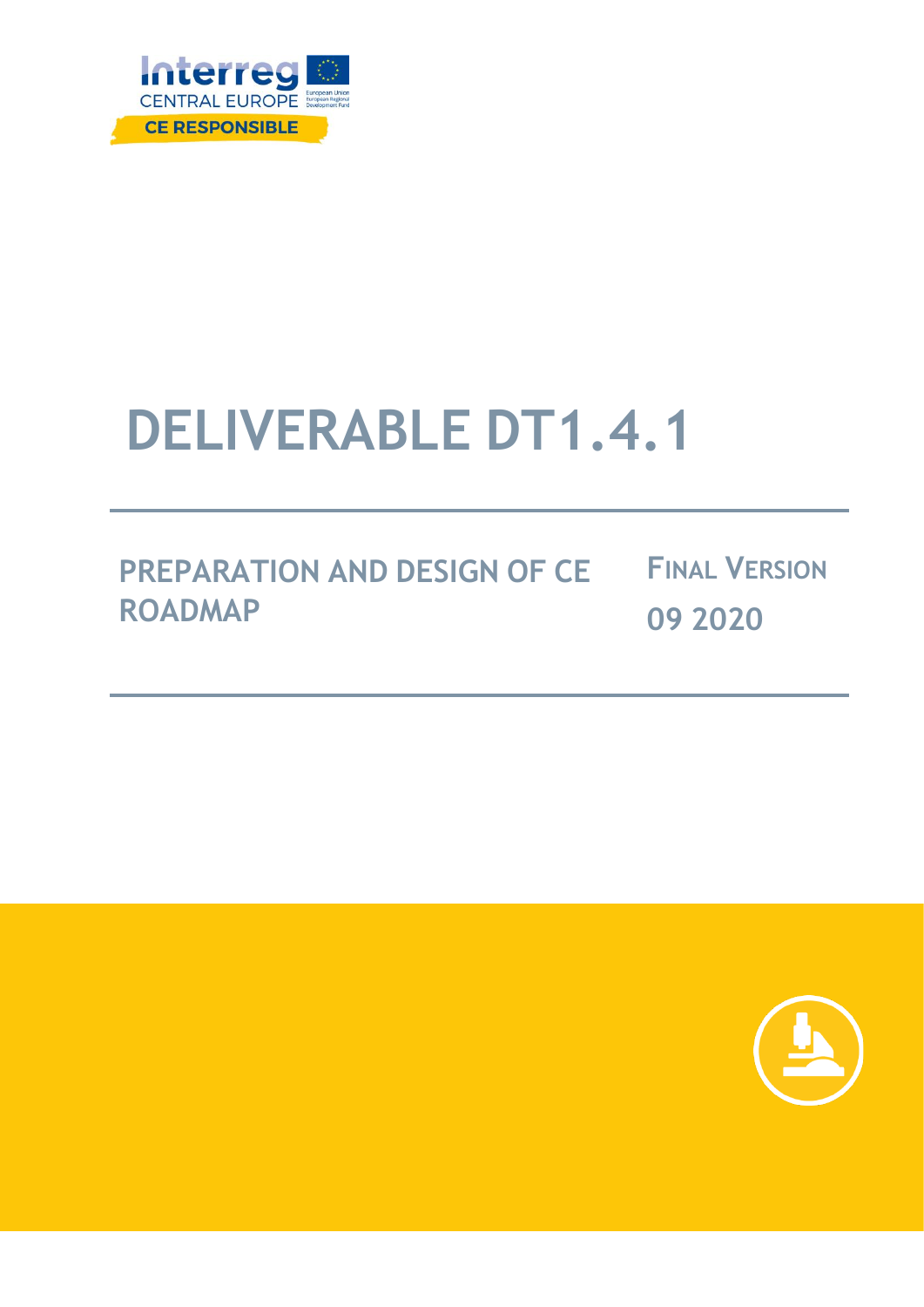

# **TABLE OF CONTENT**

| <b>INTRODUCTION</b>                                                                            | 3              |
|------------------------------------------------------------------------------------------------|----------------|
| <b>METHODOLOGICAL APPROACH</b>                                                                 | $\overline{4}$ |
| FRAMEWORK, EXISTING SUPPORT & GOOD PRACTICES/MENTORSHIP PROGRAMMES<br>1 <sub>1</sub>           | 6              |
| Existing framework and conditions for social business in the Central Europe region<br>1.1<br>6 |                |
| 1.1.2 Legal and financial framework                                                            | 6              |
| 1.1.1 Exiting projects dealing with social entrepreneurship                                    | 10             |
| 1.2 Good practices of social entrepreneurship in participating regions                         | 11             |
| 1.3 Mentorship programmes and practices                                                        | 13             |
| <b>NEEDS, GAPS AND OBSTACLES</b><br>2.                                                         | 15             |
| 3. VALUES AND MOTIVATION                                                                       | 18             |
| 4. ACTIVITIES TO SUPPORT LONG TERM COOPERATION BETWEEN BOTH TARGET GROUPS                      | - 21           |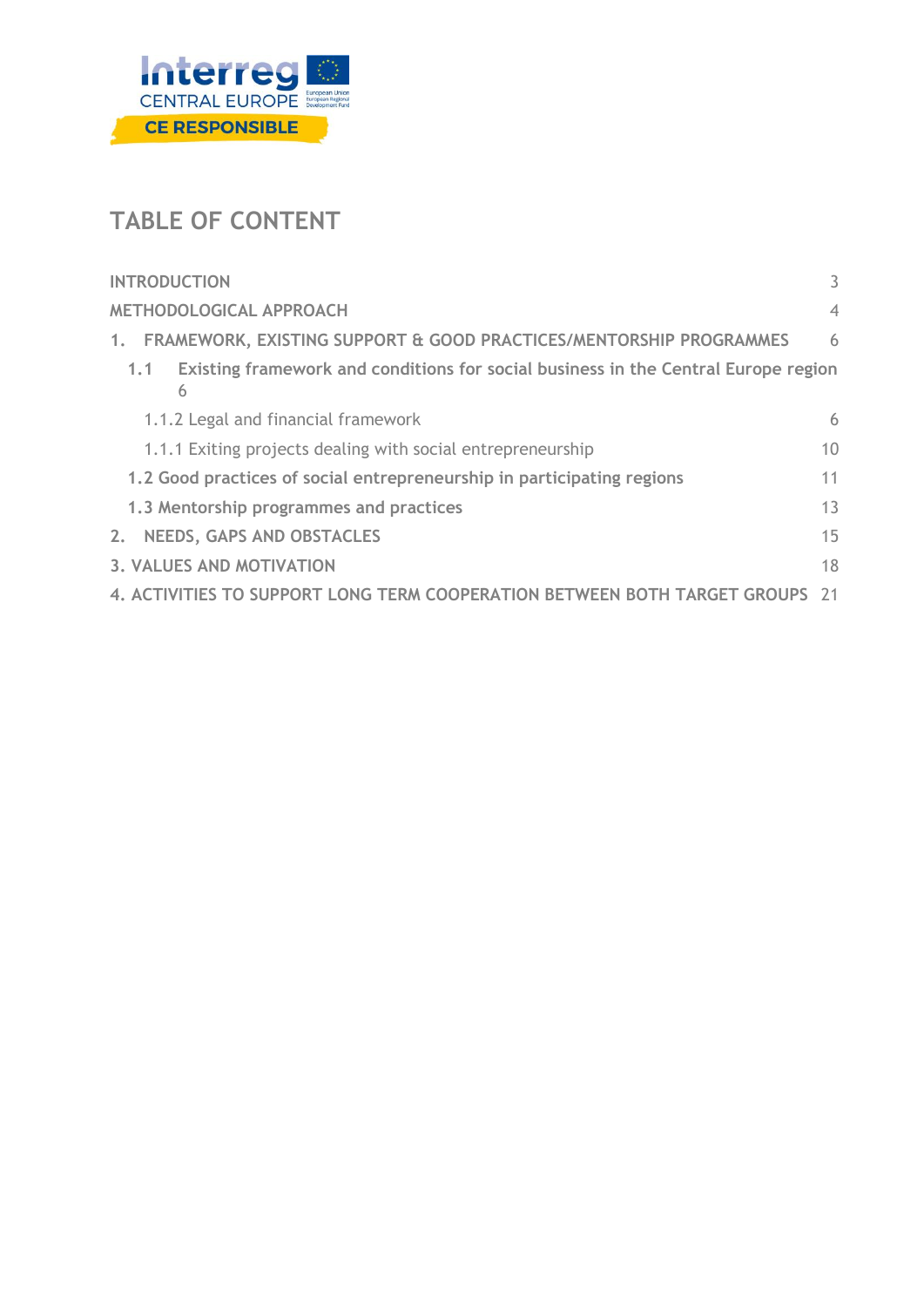

# <span id="page-2-0"></span>**INTRODUCTION**

The CE Responsible project's aim is to connect for-profit businesses and social enterprises and promote meaningful collaboration forms between them.

Output CE Roadmap for providing upscale support of social entrepreneurship sector includes results from mapping potentials of altruistic entrepreneurs and social entrepreneurs, their needs and offer, identification of common ground for cooperation between two key target groups, CE plan how to create lasting cooperation environment for both groups.

CE Roadmap includes mapping of altruistic entrepreneurs and social entrepreneurs, their needs and offer, identification of common ground for cooperation between two key target groups and CE plan how to create lasting cooperation environment for both groups.

The roadmap reflects on need to to understand needs, potentials, values of both groups, to understand needs, potentials, values of both groups, to analyze existing support/good practices/ EU projects, and to analyze barriers and obstacles

The CE Roadmap is developed in cooperation of nine project partners within the project CE Responsible implemented supported by programme Interreg Central Europe:

- $\overline{\phantom{a}}$  E-Institute, Institute for comprehensive development solutions
- $\blacktriangleright$  Metropolitan City of Bologna IT MCBo
- $\frac{1}{2}$  Ikosom Institute for communication and social media DE IKOSOM PP
- Alma Mater Studiorum University of Bologna
- $B$ RRODOTO HR
- Slovak Centre of Scientific and Technical Information
- **EXTED** Centre for Economic and Regional Studies, Hungarian Academy of Sciences
- $\blacktriangleright$  Municipality of Kielce/Kielce Technology Park,
- $\frac{1}{2}$  South Bohemian Agency for Support to Innovative Enterprising
- $\blacksquare$  University of Applied Sciences Salzburg,
- $\blacktriangleright$  Budapest Chamber of Commerce and Industry,

and maps the social entrepreneurship in countries across the Central Europe Interreg Program area covering: Austria, Croatia, Czech Republic, Germany, Hungary, Italy, Poland, Slovakia, and Slovenia.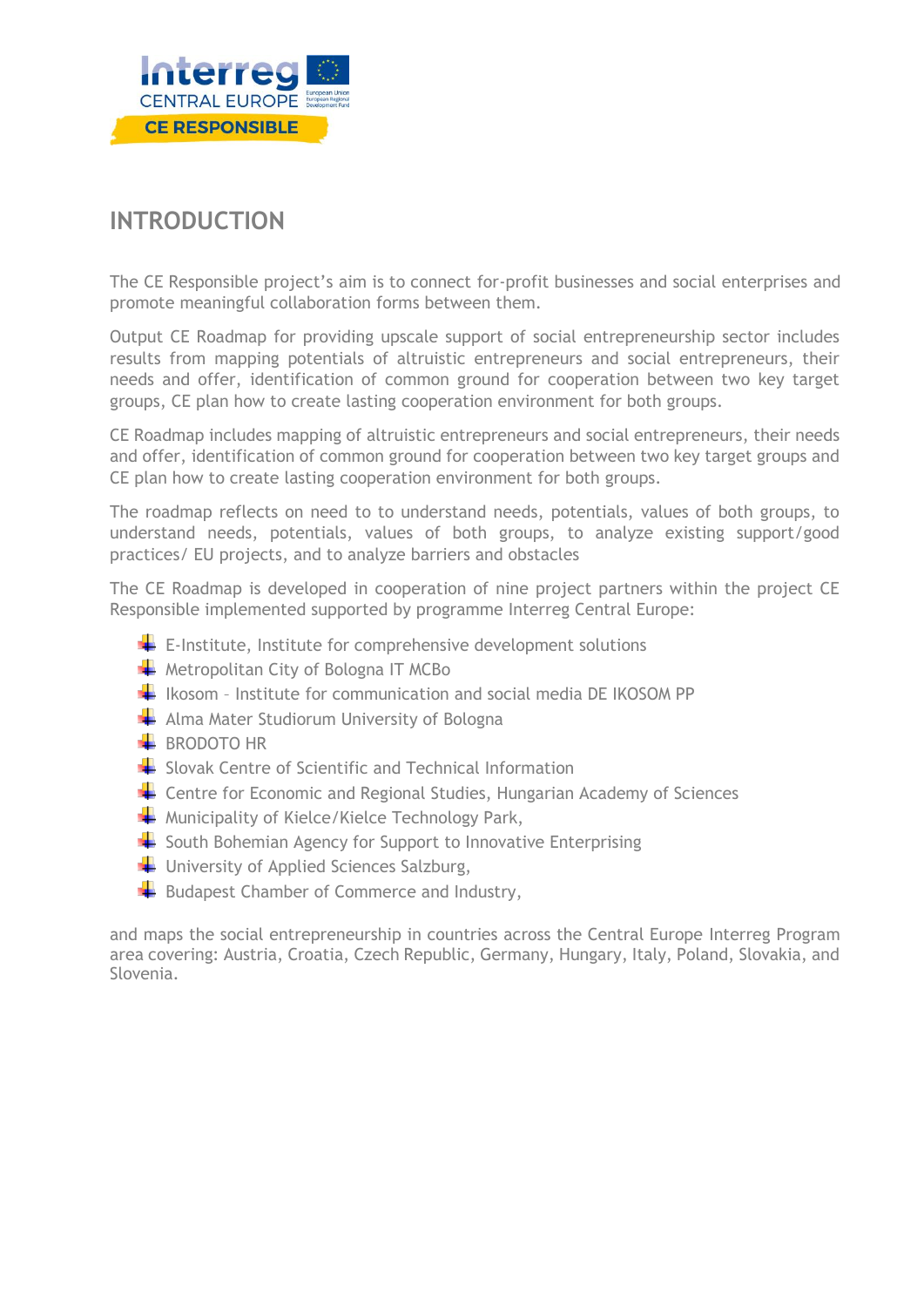

# <span id="page-3-0"></span>**METHODOLOGICAL APPROACH**

Project partners over one year of desk research and survey among companies gradually developed inputs for the roadmap composed of partial deliverables focused on areas:

- $\blacktriangleright$  Building databases of potential altruistic entrepreneurs and social entrepreneurs
- **A** Analysis of existing needs, capacity gaps and development barriers of social entrepreneurship – project partners within their desk research gathered information on Legal framework and incentives for social business in the Central Europe region, Access to finance and funding of social entrepreneurship, Needs of social entrepreneurs and business, Capacity gaps, Adverse effects on development of social business in the Central Europe region, and SWOT analysis of existing situation in the Central Europe region.
- Analysis of established project results and synergy plan Partners identified 45 projects granted from 10 funding programmes (please see document) where they indicated the start and end of projects, acronym and title of projects and following explored aim of projects, key documents for CE Responsible, outputs and their availability, and finally searched for synergies for the CE responsible projects.
- **List** of support services Altruistic entrepreneurs could offer to social entrepreneurship sector
- $\blacktriangleright$  Finding common ethical values and fields of interests of Altruistic entre-preneurs and social entrepreneur.
- $\frac{1}{2}$  Identification and analysis of good practices of social entrepreneurship in participating regions - The CE Responsible project partners used the desk research methodology to identify the good practices from which they chose 5-5 outstanding examples per country were chosen and analysed. Each example's description contains the introduction of the participants (from both the for-profit businesses' and the NGO's side), the positive impact achieved, the conditions of the joint work and the basic data (contact, website link). In each case, the main areas of intervention were identified in the collaborations, in line with the Sustainable Development Goals and the social goals intended to be solved and eased (fight against poverty, exclusion, ease of pollution, mitigate the lack of justice).
- Analysis of existing mentorship programmes and practices "Entrepreneur-toentrepreneur"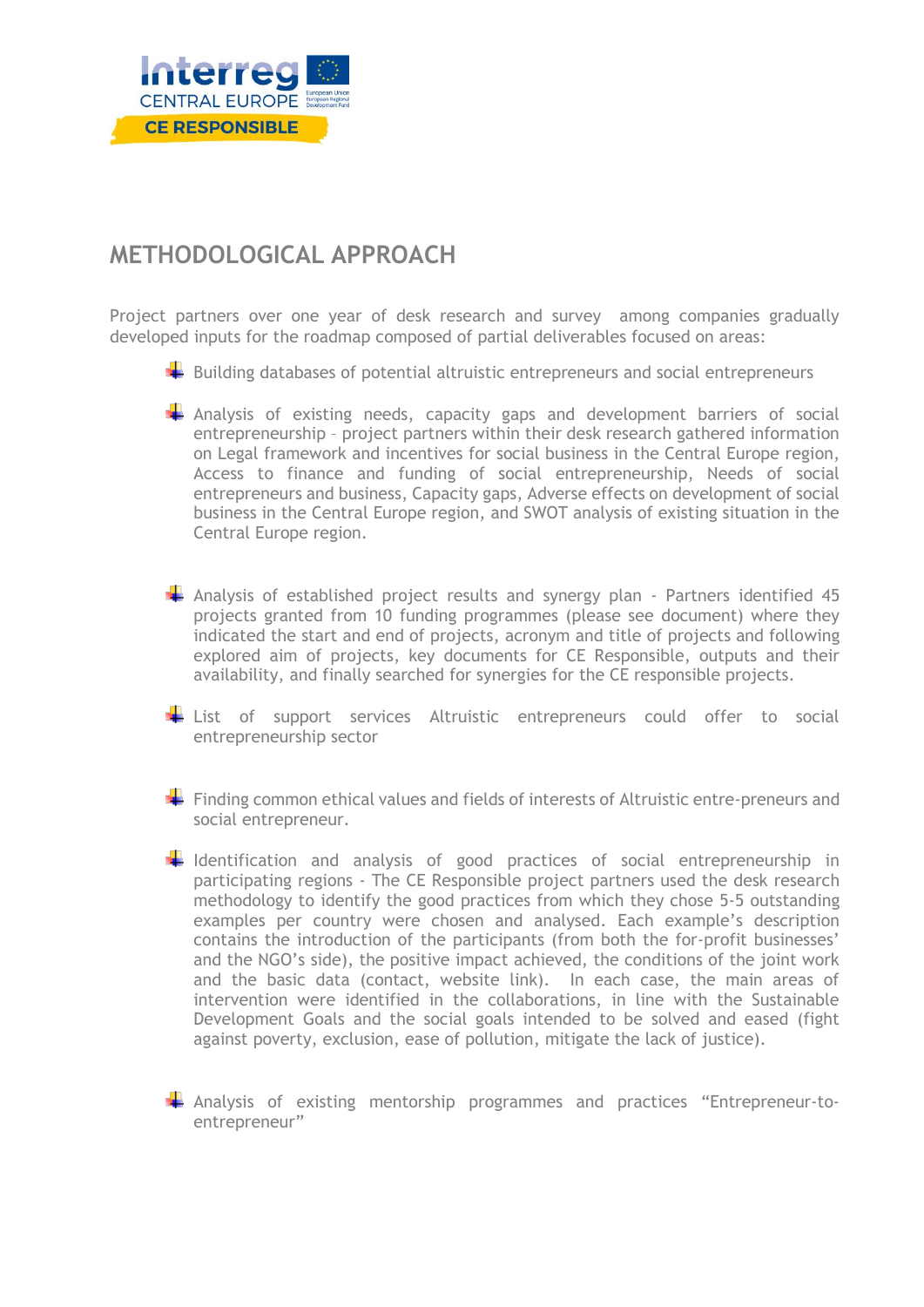

The roadmap extracts the most significant findings of those deliverables. Most of the deliverables were prepared in process of desk research, while "Finding common ethical values and fields of interests of Altruistic entre-preneurs and social entrepreneur" was developed based on primal data collected by the partnership from across the Central European companies.

The project CE Responsible deals with social and altruistic entrepreneurs. In the context of this project, social entrepreneurs are grasped in broader sense, including not only entrepreneurs (persons, founders) but also social businesses (companies with social impact). Social businesses in have positive impact on society in different areas of life and environment. As Social Enterprise a social mission (as education, health, technology access, and environment) is part of the core business model. The organization can be financed via the market, donations or subsidy, or other forms of financing (e.g. crowd funding, business angel investors, ...). When using the term "social entrepreneur" NGOs, associations and other social or impact businesses are included. Social businesses have a positive impact on society but they are still able to create profit (including non-for-profit companies, which reinvest their profit back on their core activities).

Altruistic entrepreneurs are representatives of companies that are already established on the market. They have already established successful businesses and could offer social entrepreneurs with any kind of service that could support their capacities, knowledge, growth or other needs. This could be small/middle sized/large companies. Altruistic entrepreneurs are companies, aware, responsible, involved in local society life, supporting local community, and willing to share their knowledge and resources.

The area CE Roadmap covers countries from across the Central Europe Interreg Program area: Austria, Croatia, Czech Republic, Germany, Hungary, Italy, Poland, Slovakia, and Slovenia.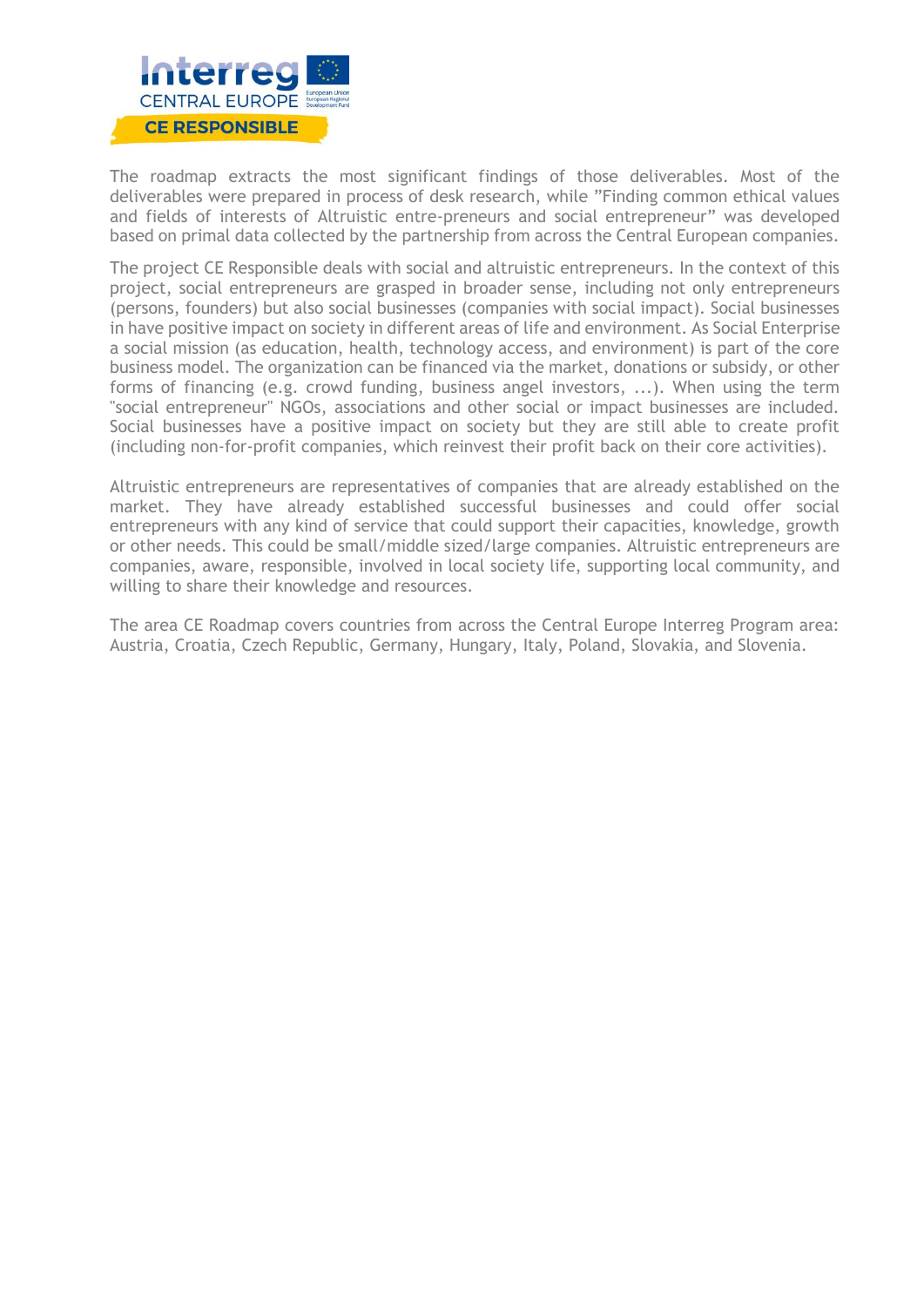

# <span id="page-5-0"></span>**1. FRAMEWORK, EXISTING SUPPORT & GOOD PRACTICES/MENTORSHIP PROGRAMMES**

# <span id="page-5-1"></span>**1.1 Existing framework and conditions for social business in the Central Europe region**

# **1.1.2 Legal and financial framework**

<span id="page-5-2"></span>The legal framework and financial support for social entrepreneurship across the Central Europe varies from country to country. There are counties (Poland, Slovakia, Slovenia) having in force a special act for the social entrepreneurship, on the other hand there are countries with broader approach to social entrepreneurship. Detailed analysis has been provided by members of CE responsible project consortium and it is available in document "ANALYSIS OF EXISTING NEEDS, CAPACITY GAPS AND DEVELOPMENT, BARRIERS OF SOCIAL ENTREPRENEURS". 1

# **Austria**

According to the European Commission, there is no (legal) definition in Austria of what constitutes an SE in its broad sense (including Social Businesses allocated to the third sector). (EC 2014, 3) The EC report indicates that Austrian policy makers understand SEs merely in regards to work integration. Hence, work Integration Social Enterprises (WISE) are the only institutionalized forms of SEs in Austria. (EC, 2014, 3). An overview of publicly funded schemes specifically designed for or targeting social enterprises published in the EC report 2014 came to the result that there are no schemes specifically targeting SEs, nor any of these schemes funded by ERDF/ESF. (EC, 2014, p 8, table 2.1) State support for SEs is integrated as part of the active labour market policy. On that basis a non-governmental support infrastructure for SEs evolved in Austria.

# **↓** Croatia

Croatian legal framework still does not recognize social enterprise as a legal entity. Efforts in promotion and development of social entrepreneurship are mostly done through projects funded by the EU or international networks of stakeholders. Regarding the strategic framework, Croatia has adopted a Strategy for the Development of Social Entrepreneurship in the Republic of Croatia 2015-2020.<sup>2</sup>. However, no specific laws nor measures were introduced following the adoption of the Strategy. In Croatia during the last decade, the majority of finance for social enterprises has been coming from public budget or donors, which has been accompanied with

<sup>1</sup>

<sup>&</sup>lt;sup>2</sup> cf. Ministarstvo rada i mirovinskog sustava, (2015). Strategy of development of social entrepreneurship of the Republic of Croatia for the period 2015-2020 (Strategija razvoja društvenog poduzetništva Republike Hrvatske za razdoblje 2015.-2020. godine) (online edition).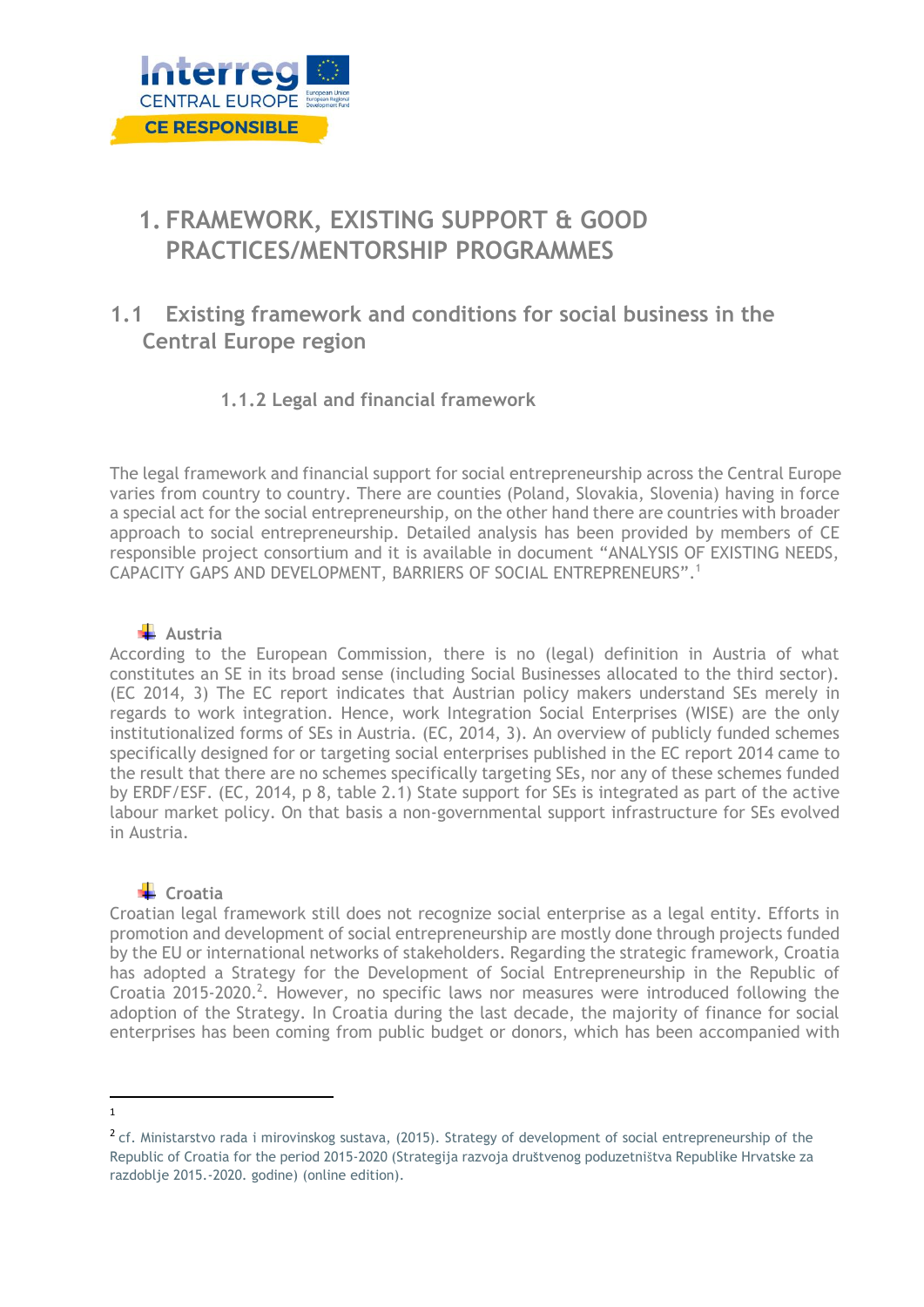

the EU structural and investment funds, in particular European Social Fund<sup>3</sup>. Some other instruments are available at the moment that could be suitable for some social enterprises, such as micro loans.

# **Czech Republic**

Social enterprises adopted the following legal forms in the Czech Republic**:** association, public benefit company, institute, foundation, church legal person, social cooperative, cooperative (other than social cooperative), limited liability company. Only one legal form explicitly dedicates itself toward social enterprises and thus can be interpreted as ex lege social enterprise: the social cooperative. Social enterprises very often combine various forms of public money. All Work Integration Social Enterprises make use of the payments according to the Employment Act, about 50% also access funding from EU grants. Other sources of public money remain very rare. During the 2014-2020 Programming Period, social enterprises have received support under three OPs within the ESF and ERDF.

# **Slovakia**

Slovakia is one of the countries having special legislation for social entrepreneurship. Act 112/2018 on the social economy and social enterprises and on amendments to certain acts governs social business in Slovakia. Those companies who are listed in specific list of social entrepreneurs are considered social business and can receive incentives in line with this act.<sup>4</sup> Very common form of social entrepreneurship is sheltered workshop that can have any business form (e.g. Ltd). There is no special funding scheme for the social entrepreneurs besides incentives defined by the Act 112/2018 for listed enterprises and law on public procurement. Social entrepreneurs can receive funding from standards or special schemes of banks e.g. bank loans (e.g.: "Social Bank " Erste) or through National programmes of structural funds.

# Germany

Social entrepreneurs in Germany have a wide range of legal forms, but they do not necessarily match the definition of social entrepreneurs put forward by the European Commission [5]. There is no requirement for a certain legal form. German social enterprises often use a combination of several legal forms and organizational modes [5]. There is no specific legislation addressing social entrepreneurship. Increasingly social enterprises, especially welfare organizations are organized as a limited liability company with public-benefit status (Gemeinnutzigkeitsstatus, gGmbH). There are a number of public and private funding schemes available for social enterprises in Germany. Public Funding and EU-Programmes play a major role in funding social entreprepreneurs, therefore for most social enterprises there is a strong dependency.

# **Hungary**

There is no explicit legal form for social enterprises in Hungary, so they can be diverse. This is partly advantageous and partly disadvantageous. Advantageous, as it is possible to operate social enterprises in many different non-profit forms and a for-profit enterprise also can be a

<sup>&</sup>lt;sup>3</sup> European Commission, (2018). Update of the Mapping of Social Enterprises and their Eco-systems in Europe - Country Report Croatia (under review).

<sup>4</sup> Zákon č. 112/2018 Z.z. o sociálnej ekonomike a sociálnych podnikoch a o zmene a doplnení niektorých zákonov. Available at: < https://www.noveaspi.sk/products/lawText/1/90081/1/2/zakon-c-112-2018-zz-osocialnej-ekonomike-a-socialnych-podnikoch-a-o-zmene-a-doplneni-niektorych-zakonov>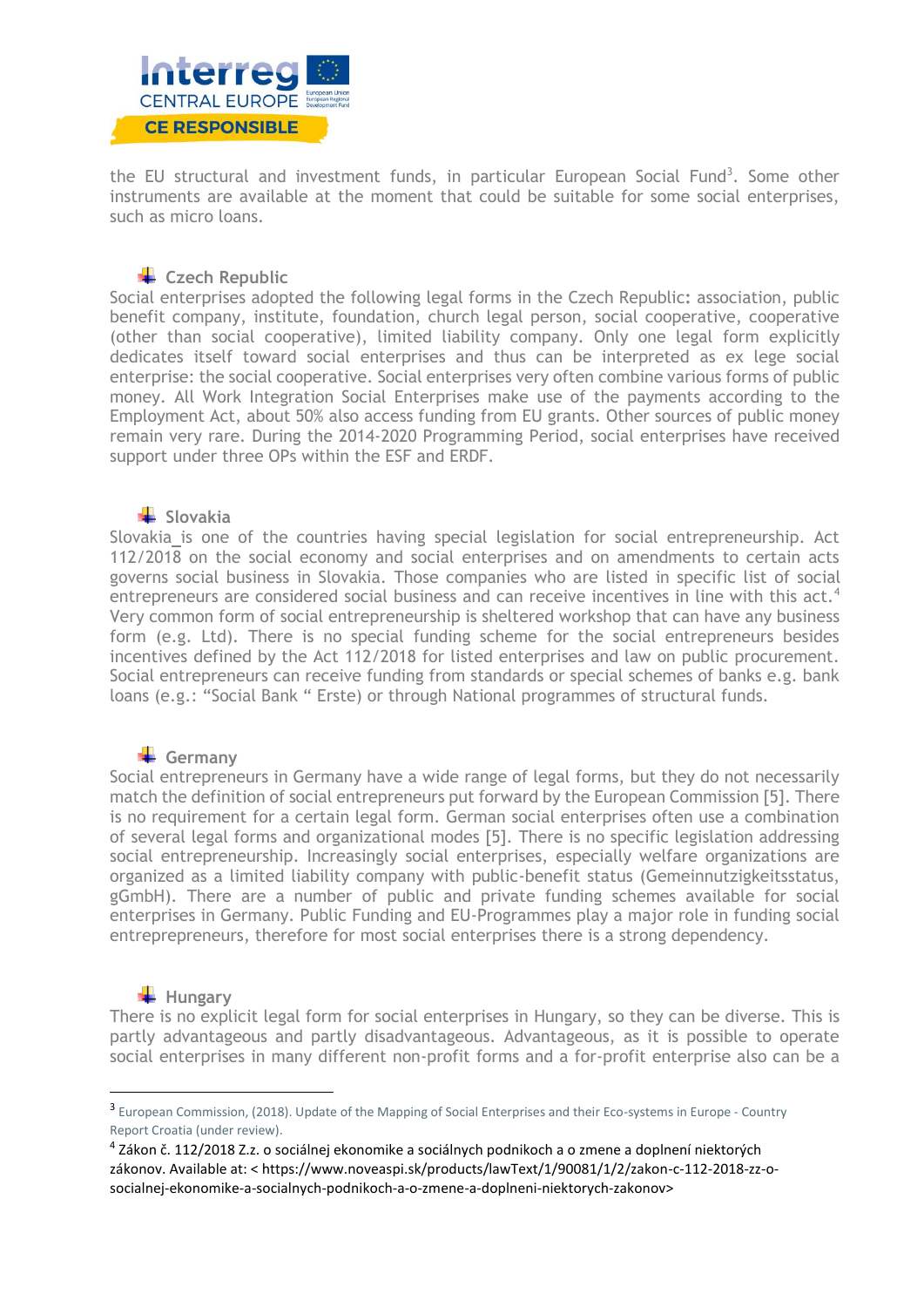

social enterprise in legal sense as well. Disadvantageous as there is no uniform regulation, so confident knowledge in the field requires knowledge of a wide range of laws. In addition to the most common source of revenue from the sale of goods and services, social enterprises have many other ways to raise funds. They can use the capital of investors, owners (even in affiliated organizations), they can apply for credits (including micro-financing), government (community), corporate and private grants. However, in practice, grants are playing a key role, especially European Union grants with the assistance of state or municipal normative subsidies.

*Case study* 

#### *Access to finance and funding of social entrepreneurship in Italy*

*At national level there are available tools such as: tax exemption for statutory activities; tax deduction for social enterprise and cooperatives incorporated as a company; crowdfunding campaigns; specific solidarity bonds to support ETS activities; Credit Facility Fund for the social economy; allocation of 3% of annual net profits to fund social enterprises; National Fund for Social Policies to support projects and activities of ETS by annual and rotating contributions; 5x1000 by all citizens-taxpayers.*

*At regional level: facilitated access to credit for companies, self-employed workers and freelancers (R.L. 23/2015); contributions to fair trade entities (R.L. 26/2009);grants for the most representative associations of cooperatives in the regional territory (R.L. 6/2006); cooperative enterprise fund and subsidised loans; several support mechanisms provided by cooperative associations (Legacoop, Confcooperative and AGCI).*

# **Italy**

The rich associative and cooperativism Italian history produced a wide legislation and so a need of rules and taxes reorganization. The Third Sector Code (L.D.117/2017) implemented the Third Sector reform, giving a clear definition of the Third sector bodies and of their missions: civic objectives, solidarity and social benefit for community life, pursued through activities of general interest (a list of 26 areas of intervention) in the form of voluntary action or the provision of free money, goods or services, or mutual or producing or trading goods or services. The great novelty is the reunion of the wider Third Sector world into a single legal category (ETS), with one national register. In the matter of Social Enterprise the Code refers to a special discipline (L.D.112/2017) added to the L.381/1991 for social cooperatives and their consortia. Italy has available different levels of financial support mechanisms at national and regional level.

#### **Poland**

The most common business forms of a social enterprise in Poland are: an association conducting business activity, a foundation conducting business activity, a non-profit limited liability company, a social cooperative. The "special legal act" relating to social entrepreneurship is the Act of 27 April 2006 on social cooperatives. It covers only the rules of establishing, running,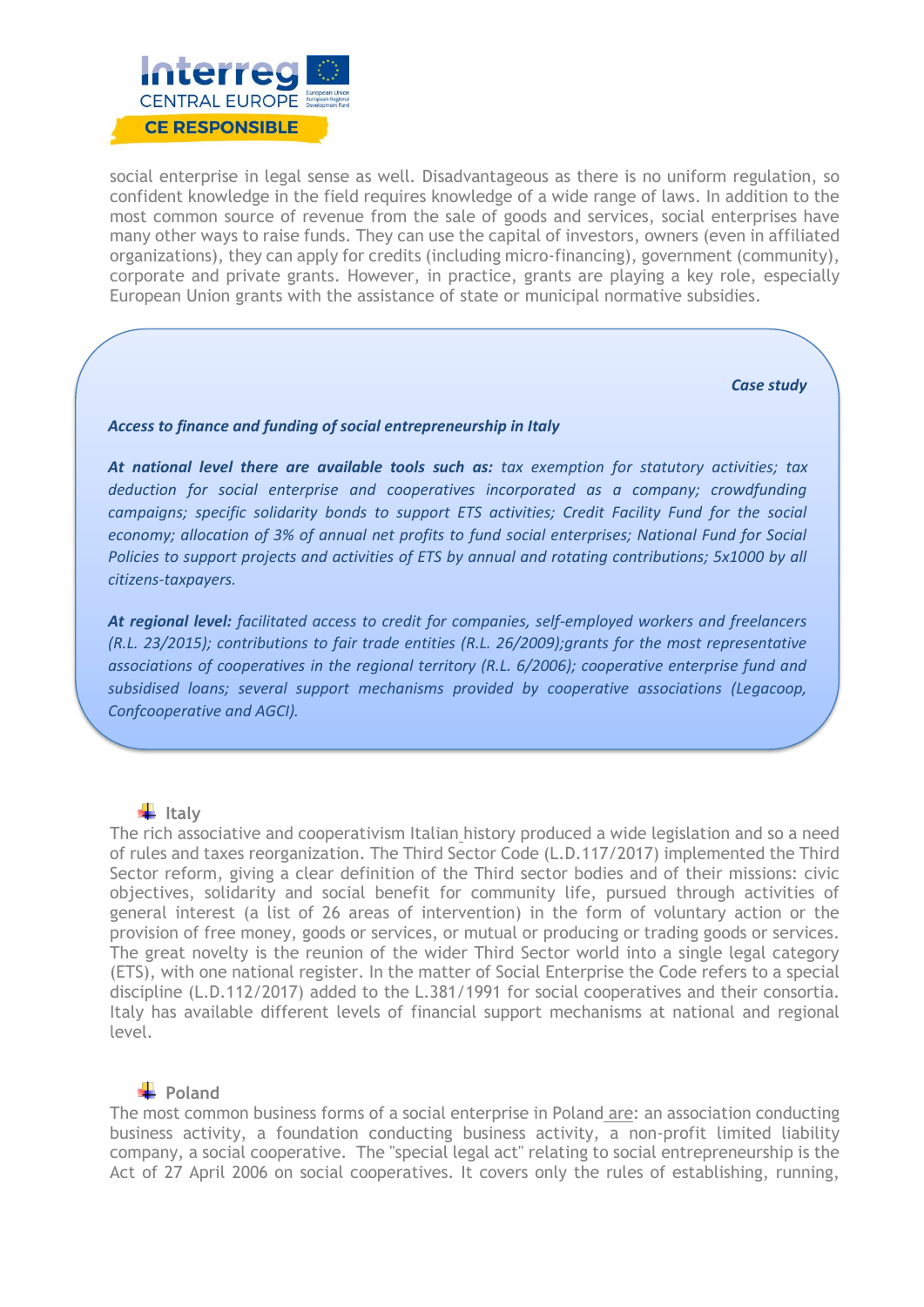

merging and liquidating social cooperatives and does not apply to other entities belonging to social entrepreneurship. The work on preparing regulations for the legal environment of social enterprises was being continued for several years in Poland. However, it was suspended in September 2015. In Poland the specific funding scheme for social business is based on public procurement and grants awarded under operational programs financed from EU funds. Public and EU funding is the basic source of financing for public enterprises.

# **Slovenia**

Social business and legal incentives in Slovenia are defined by the law, Social Entrepreneurship Act, available since 2011 (Zakon o socialnem podjetništvu -ZSocP, updates of the legal framework in 2014 and 2018<sup>5</sup>). In order to have a status of social business, organization needs to fulfil legal requirements and be registered in the register of Slovenian social businesses register, established and monitored by Ministry of Economic Development and Technology. Most Slovenian social companies (besides financial incentives for employees, which have a status of disabled persons and vulnerable groups) are depending on their own funds (production/offering services in the market) in combination of using different national public funding and EU funds (European Social fund and European Regional Development Fund). There is no specific long-term funding scheme dedicated. Social companies in Slovenia largely depend on available public funds.

# **Overview of the framework:**

|                        | Legal<br>framework<br>targeting<br>particularly SEs<br>in place | <b>Financial</b><br>schemes<br>targeting SEs | <b>Other financial</b><br>tools availability | Grants, public<br>funds<br>dependency | Network of<br>venture and<br>private investors<br>capital available |
|------------------------|-----------------------------------------------------------------|----------------------------------------------|----------------------------------------------|---------------------------------------|---------------------------------------------------------------------|
| <b>AT</b>              |                                                                 |                                              | $\mathsf{X}^{\scriptscriptstyle{+}}$         |                                       | $\mathsf{X}$                                                        |
| CZ                     |                                                                 |                                              | $\times$                                     |                                       |                                                                     |
| <b>DE</b>              |                                                                 |                                              | X                                            |                                       | $\overline{X}$                                                      |
| <b>HR</b>              |                                                                 |                                              |                                              |                                       |                                                                     |
| HU                     |                                                                 |                                              | $\mathsf{X}$                                 | $\mathsf{X}$                          |                                                                     |
| $\mathsf{I}\mathsf{T}$ |                                                                 | $\times$                                     |                                              |                                       |                                                                     |
| PL.                    | $\mathsf{X}$                                                    |                                              |                                              | $\langle \mathsf{X} \rangle$          |                                                                     |
| <b>SL</b>              |                                                                 |                                              |                                              | $\propto$                             |                                                                     |
| <b>SK</b>              | $\overline{X}$                                                  |                                              |                                              | l X <sup>i</sup>                      |                                                                     |

*Chart 1: Overview of legal framework and financial support to social entrepreneurship in Central European programming area.* 

<sup>&</sup>lt;sup>5</sup> Zakon o spremembah in dopolnitvah Zakona o socialnem podjetništvu (ZSocP-A) https://www.uradni-list.si/glasilo-uradni-list-rs/vsebina/2018-01-0545?sop=2018-01-0545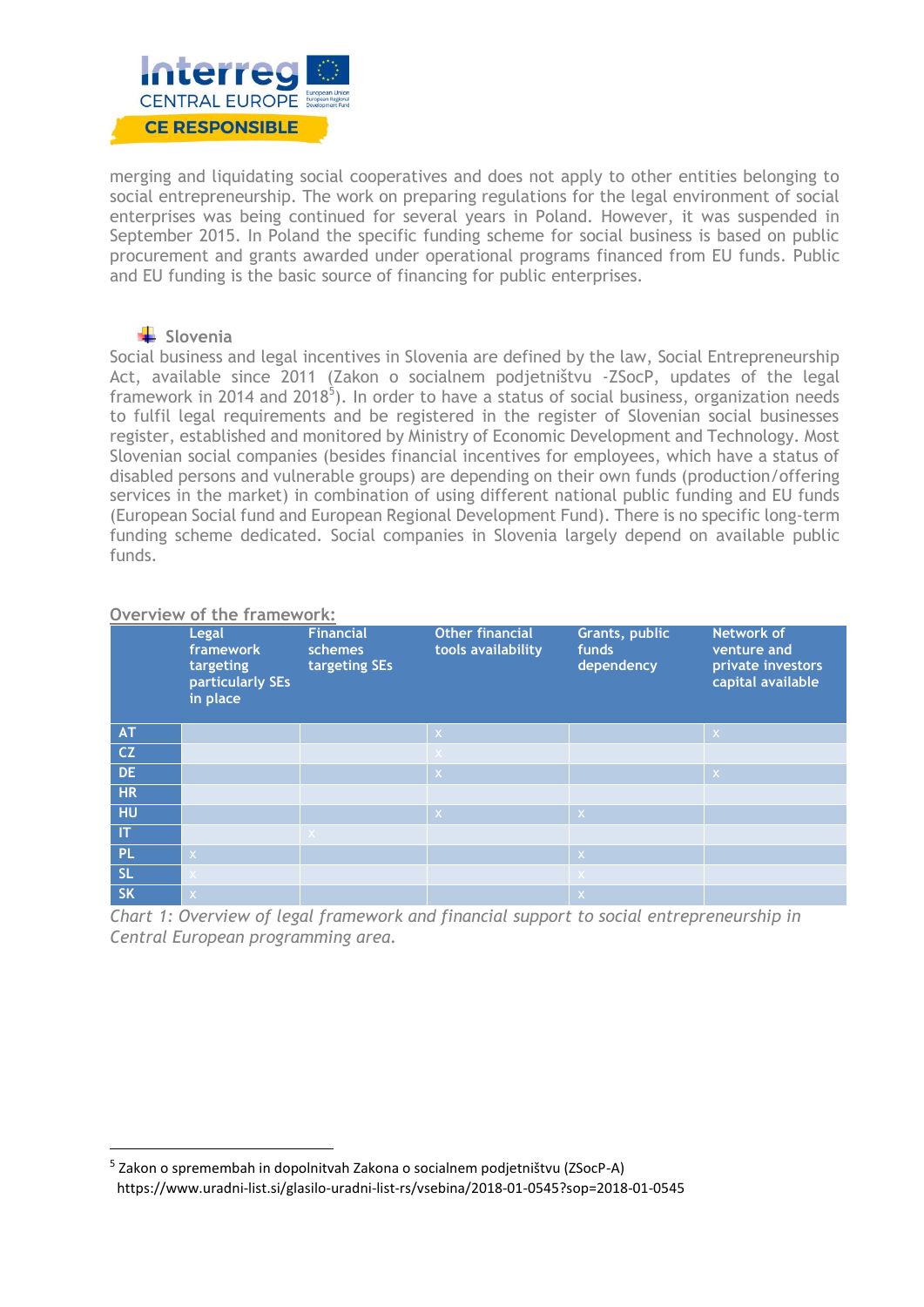

# **1.1.1 Exiting projects dealing with social entrepreneurship**

<span id="page-9-0"></span>The social entrepreneurship is a cross-sectoral economic activity addressed with different EU policies including those focusing on industry, entrepreneurship and SMEs, employment, social affairs and Inclusion. Social entrepreneurship combines many aspects of doing business with social and societal impact. As such, many challenges demand to be addressed within the ecosystem and EU projects<sup>6</sup> in following chart provided few results of those projects.

| Research and strategies to build upon                                                                                                                                                                                                                                                                                                                                                                                                                                                                                                         | Capacity buildings to be inspired                                                                                                                                                                                                                                                                                                                                                                                          |
|-----------------------------------------------------------------------------------------------------------------------------------------------------------------------------------------------------------------------------------------------------------------------------------------------------------------------------------------------------------------------------------------------------------------------------------------------------------------------------------------------------------------------------------------------|----------------------------------------------------------------------------------------------------------------------------------------------------------------------------------------------------------------------------------------------------------------------------------------------------------------------------------------------------------------------------------------------------------------------------|
| Synthesis Report on Policy Niches and Benchmarking<br>in the Danube region (social entrepreneurship area)<br>by Senses DTP                                                                                                                                                                                                                                                                                                                                                                                                                    | THE ECVET PROFILE OF THE EUROPEAN EXPERT IN<br>SOCIAL INNOVATION INCUBATION by ESII, Erasmus +                                                                                                                                                                                                                                                                                                                             |
| First results from the quantitative study and State of<br>art synthesis on social entrepreneurship by ASIS,<br>Interreg Alpine Space<br>Recommendations to public authorities on how to<br>adapt public policies to social innovation, by ASIS,<br>Interreg Alpine Space<br>Methodological resource database: a collection of<br>facilitation tools and methods to evoke social<br>innovations by Hosting Social Innovation, Erasmus +<br>European Digital Social Innovation Index,<br>Construction Methodology, by DSISCALE, Horizon<br>2020 | Social Innovation Academy (e-learning) by SOCIA,<br>Erasmus +<br>The platform and e-learning platform by<br>Social(i)makers, Interreg Central Europe<br>Industrial Dialogue and Training Materials by<br>SmartMap, Horizon 2020<br>Transnational Dynamic Learning Package (e.g. Social<br>Innovation Bootcamp) by NewGeneration Skills, DTP<br>Playpark concept- Training material by CeriEcon,<br>Interreg central Europe |
|                                                                                                                                                                                                                                                                                                                                                                                                                                                                                                                                               |                                                                                                                                                                                                                                                                                                                                                                                                                            |
| <b>Platforms</b>                                                                                                                                                                                                                                                                                                                                                                                                                                                                                                                              | <b>Inspiring Actions</b>                                                                                                                                                                                                                                                                                                                                                                                                   |
| Platform to identify specific innovative solutions for<br>achieving the desired Global Sustainability Goals by<br>Socratic, Horizon 2020                                                                                                                                                                                                                                                                                                                                                                                                      | "EcoDesign Audit", a diagnostic tool for enterprises<br>and public organizations to assess their ecodesign<br>capabilities by EcoDesign, Interreg Baltic                                                                                                                                                                                                                                                                   |
| Collaboration playground by, Open4Citizens, Horizon<br>2020                                                                                                                                                                                                                                                                                                                                                                                                                                                                                   | Good Practices of R+D Transfer, SME Empowerment,<br>Matchmaking, by EMPINNO, Interreg Baltic                                                                                                                                                                                                                                                                                                                               |
| The Support Network for Social Entrepreneurs,<br>network of social entrepreneurship hubs by SuNSE,<br>Interreg North-West Europe                                                                                                                                                                                                                                                                                                                                                                                                              | Designing Action plan, stakeholders meetings,<br>findings and conclusions by PlansRaiSE, Iterreg<br>Europe                                                                                                                                                                                                                                                                                                                 |
| Platform Worldcoo which match NGOs project with<br>donors, companies as well private person by Widget<br>3.0, Horizon 2020                                                                                                                                                                                                                                                                                                                                                                                                                    | Sempre Empowerment Handbook for everyone who<br>works within social services by Sempre, Interreg<br><b>Baltic</b>                                                                                                                                                                                                                                                                                                          |

<sup>&</sup>lt;sup>6</sup> The project consortium identified 45 projects from 10 EU funding programmes dealing with social entrepreneurship, the comrehensive summery is available in document: The list is not exhausting, as consortium identified mainly those projects that could provide baseline to built upon and inspire the work within the CE responsible project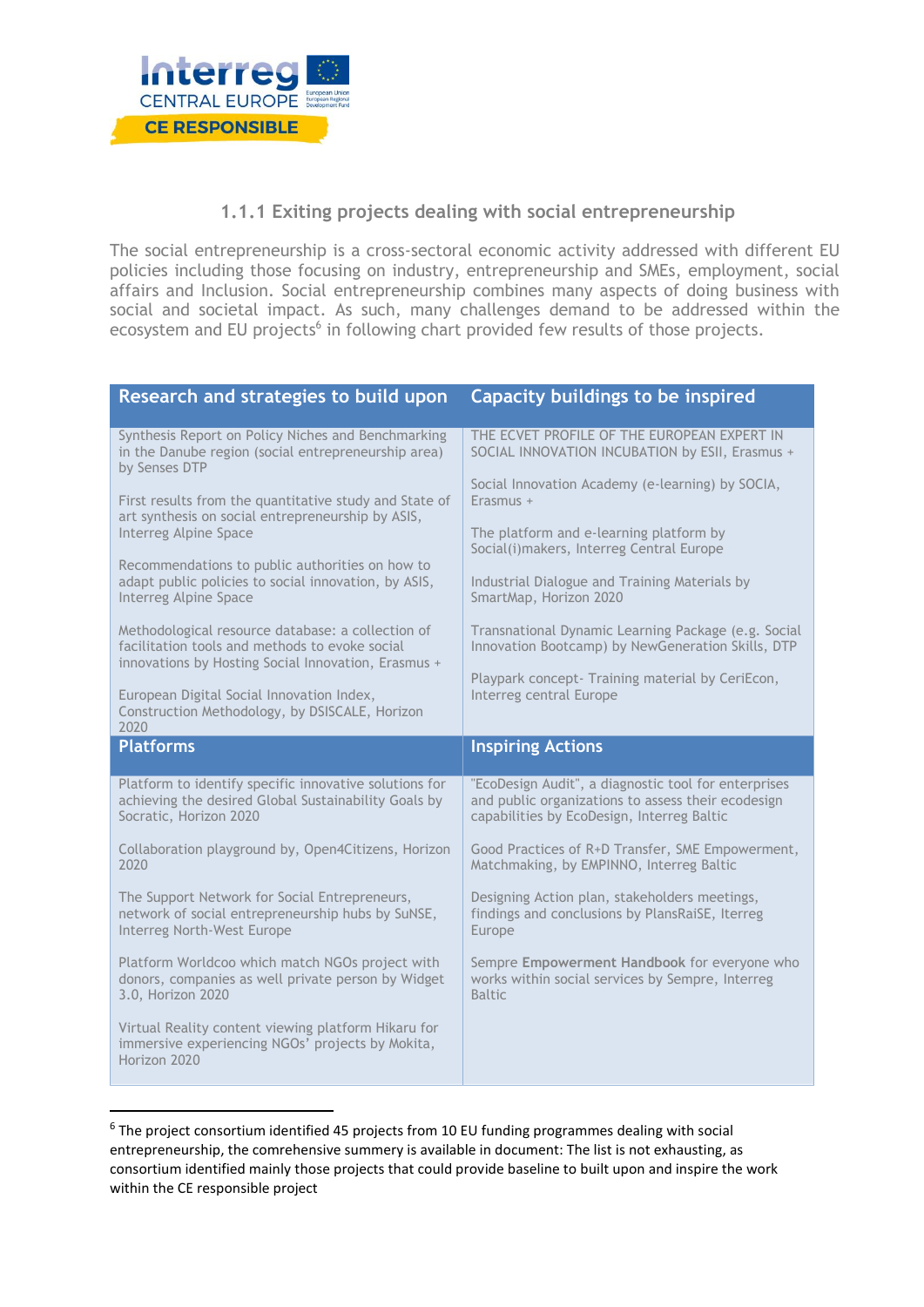

*Chart 2: Selection of existing projects dealing with social entrepreneurship across Europe*

# <span id="page-10-0"></span>**1.2 Good practices of social entrepreneurship in participating regions**

The CE RESPONSIBLE partner countries have collected several instructive cooperation stories that are connected to most of the sustainable development goals (SDGs). Most of the partnerships focus on the following SDGs:

- Decent Work and Economic Growth
- $\blacktriangle$  Reduced Inequalities
- $\overline{\phantom{a}}$  Responsible Consumption and Production

The majority of the collaborations are linked to several goals, but the dominance of the previous ones is decisive. Gender Equality, No Poverty, Quality Education are also popular areas of action. A specific focus on culture, urban regeneration, Inclusive Cities and citizen participation is identified in Italy. The known cooperations show different levels of development, from adhoc assistance to continuous, long-term joint work. In 70% of the cases the partners are medium and large companies with a multinational focus (Henkel, DM, Erste Bank, Ikea, Lufthansa, Vodafone, E.ON, etc.). 40% of the civil partners are social enterprises, 60% are other organizations (e.g. association, foundation). The proportion of for-profit micro and small business' is low.

Partnerships that have been running for a longer period (2-3 years), without exception are built on mutual benefits, so it can be clearly stated what each partner benefits from the cooperation. For the for-profit organization this can be support for new employees in the field of workplace integration, access to new products and services (food, sport activities for workers), sustainable recycling of waste and other unnecessary items and offsetting the harmful effects of their business activities (supporting nature conservation activities).

In terms of geographical focus, the Central-European and, within this, the national role is decisive. 4% of the stories learned were international or intercontinental cooperation (Europe-Africa).

Most initiatives devote significant resources to awareness raising, dissemination and are clearly open to involve other institutions (e.g. educational institutions, local governments) to fulfill their mission. Cooperation with stakeholders from other professional fields is also common (cross-sectoral partnerships).

Among the cooperations, the stakeholders working as a platform or being an umbrella organization represent an outstanding value. They involve a large number of actors in their processes and in many cases their scope is already international. Such platforms or umbrella organizations are not aiming to maintain the cooperation but to set up an ecosystem with multiple members. Some of these are thematic (e.g. helping the integration of refugeesplatform), but those without narrowing of the field are also known (business development of civil cooperations).

75% of the stories describes a sustainable business model, thus the majority of the companies and NGOs have chosen a form of cooperation that, through mutual benefits and learning, can be operated in the long run. In the presented stories, the service provider approach is strong,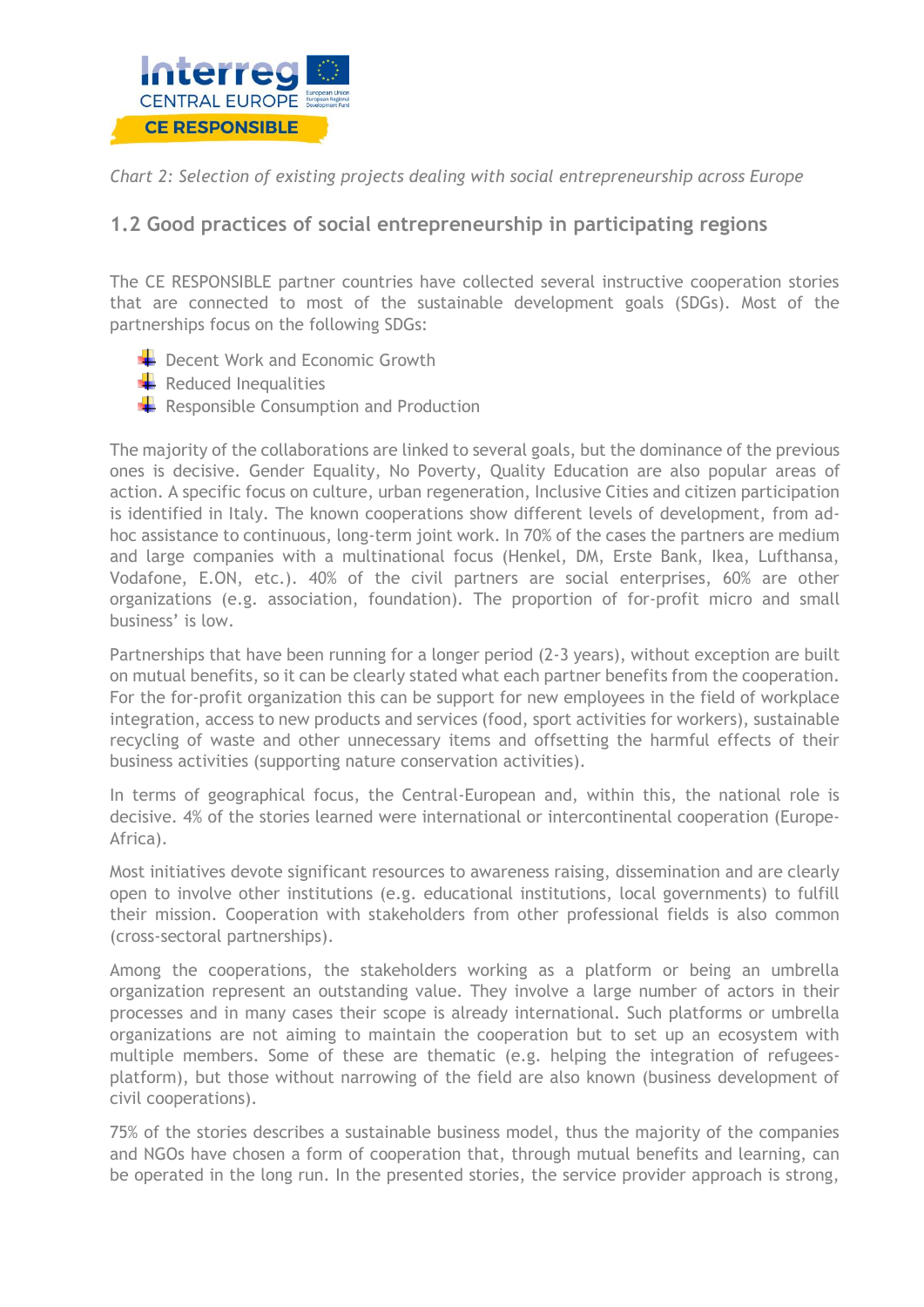

so nonprofit partners often seek out companies with a specific service or product list and explore their integration possibilities into the business' normal operating processes.

According to our analysis the participating partners are usually open to modern tools, in several cases we identified successful crowdfunding campaigns, cross-sectoral promotion, active and modern online marketing activities. Prizes and competitions are popular (pl. SDGs Award).

Incremental benefits are outstandingly strong in the stories explored. The NGO during its main mission, can join to many fields where they can have a positive impact, for example, a thematic community café can create jobs, it can help workplace integration, provide education, sell sustainable food, and actively contribute to dissemination of knowledge among the local

#### *Case study*

# *Die Fairmittlerei - good practice from Austia*

*[Die Fairmittlerei](https://shop.diefairmittlerei.at/) is an association and example for waste avoidance by making a social contribution, as it sells usable, but not marketable non-food products at a small price to charitable organizations via their online shop . The product range offered by Die Fairmittlerei extends from care products, detergents and cleaners, office supplies or furniture, to shoes and electronics – depending on what the cooperation partners can provide. For a better understanding of how the cooperation works, we want to make one example of such a cooperation partner: [Henkel](ttps://www.henkel.com/sustainability) is a multinational chemical and consumer good company, which is organized in the three business units (1) Laundry & Home Care, (2) Beauty Care, (3) Adhesive Technologies. It is a perfect example of an Alturistic Entrepreneur, as it has anchored resource conservation and sustainability in the corporate culture, runs a number of partnerships with charitable organizations, publishes a yearly sustainability report, and has several external sustainability assessments. Henkel hands on products that they can't sell to Die Fairmittlerei, who offers them at their webshop to charitable organizations at a small price (with a minus up to 90% of the selling price). While any user can see the products that are offered on the webshop, only registered charitable organizations that are based in Austria, can see the price of the goods, and order them. The "Die Fairmittlerei" also explains why they even take money for the products, and assure that it is only to cover their expenses, and not to make any profit.* 

#### population.

Community building is a key part of the cooperations both from for-profits and the NGOs side. One third of the stories were motivated by the corporate CSR strategy, but the majority have a bottom-up approach. From the side of NGOs, personal involvement is decisive, the founder's primary motivation is their own life experiences in majority of the cases (e.g. autistic family member, psychiatric difficulties, unemployment).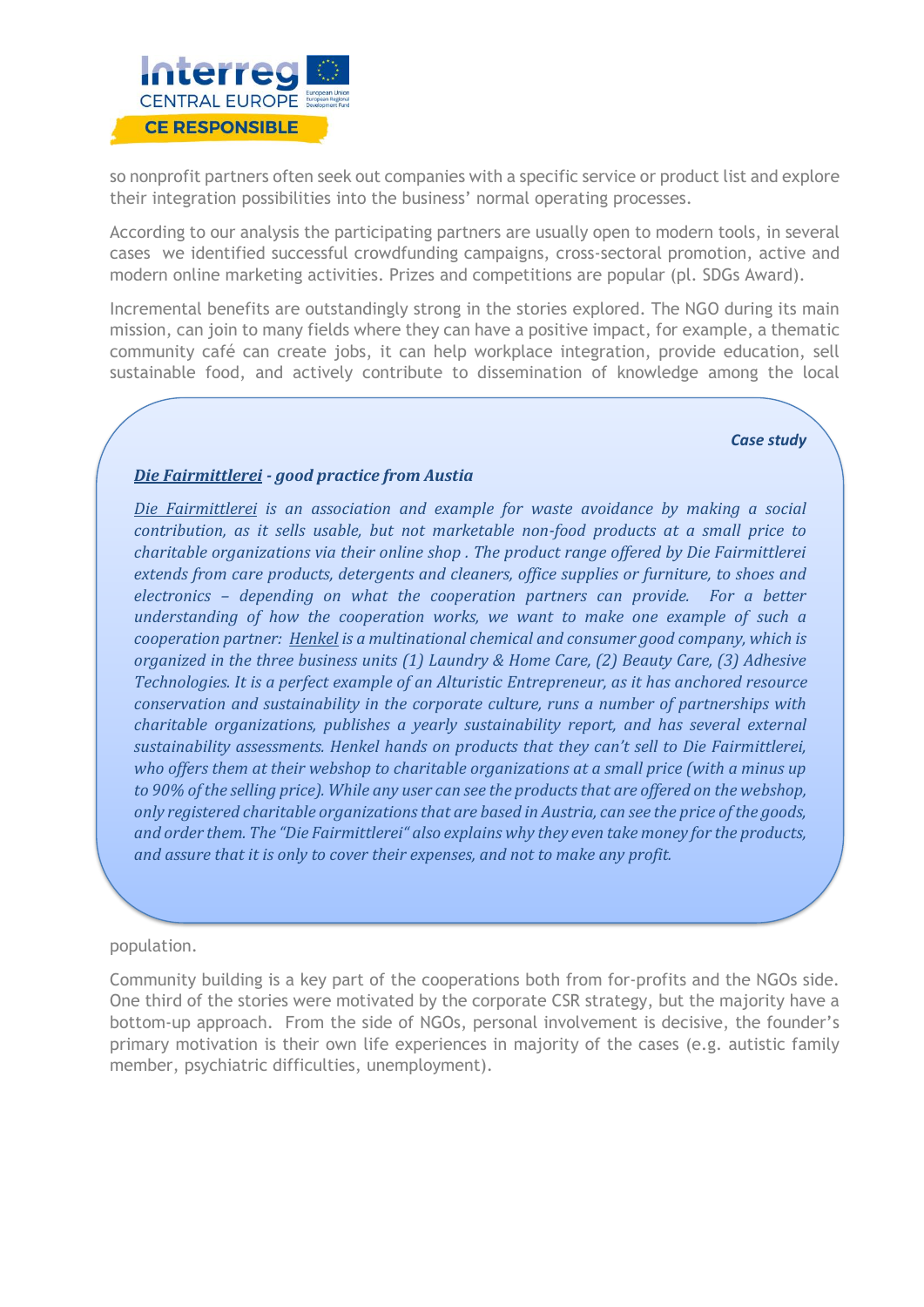

# <span id="page-12-0"></span>**1.3 Mentorship programmes and practices**

In this deliverable we collected good examples from the project partners' countries for enterprises mentoring enterprises, region specific, mostly small scale mentorship programmes. Building capabilities, mentoring and providing funding support to the social enterprises will be crucial to their growth and sustainability. Finding the right mentor can be the determining success factor for social entrepreneurs, especially for those starting out. Mentoring can offer insightful advice, accountability, support and encouragement. A good mentor can help social entrepreneurs avoid common mistakes and focus on the highest priorities.

*Our document contains 30 mentorship programmes. The programmes cover almost all the sustainability sectors/topics, however the most common topics are the following:*

- $\overline{\phantom{a}}$  responsible consumption and production,
- $\leftarrow$  reduced inequalities,
- $\overline{\phantom{a}}$  decent work.

*We also had more examples related to the following sectors:*

- $\blacktriangle$  affordable and clean energy,
- $\blacktriangleright$  sustainable cities and communities,
- $\blacktriangleright$  promotion of culture, creativity and social innovation.

Regarding the type of the mentor, most of them are individual entrepreneurs, but we also have cooperatives, foundations, for profit business organisations and associations. Our aim was to collect mentorship programmes specific to each regions or countries, that is why we mostly left out mentorship programmes offered by big multinational companies, or international foundations, and that is why we mostly have small scale, offered by individual entrepreneurs mentorship programmes. Although some of the partners included mentorship programmes of multinational companies, like Erste.

Mentees are mostly individual entrepreneurs, for profit business organisations, non-profit organisations and cooperatives/social cooperatives.

Regarding the phase of the mentored social enterprise, the collected programmes covered all the time phases of business life-cycle, there were programmes for individual enterprises only with some good ideas, for enterprises in the starting phase, but there were also mentorship possibilities for mature social enterprises, and programmes offering support for all the phases of social enterprises, but using different approach according to the different time phrase. It is necessary to emphasise that mentorship can be very productive for social enterprises during this middle more mature phase, in where they are more conscious of their needs and a better understand the tools.

Women seem to be more active in the field of social enterprises, but have less experiences in doing business and starting an enterprises, mentorship programmes dedicated for women are very useful.

There were programmes which were open for every social enterprises, but it seems, that those programmes using pre-selection of ideas or existing enterprises in the form of some kind of evaluation or competition are very successful.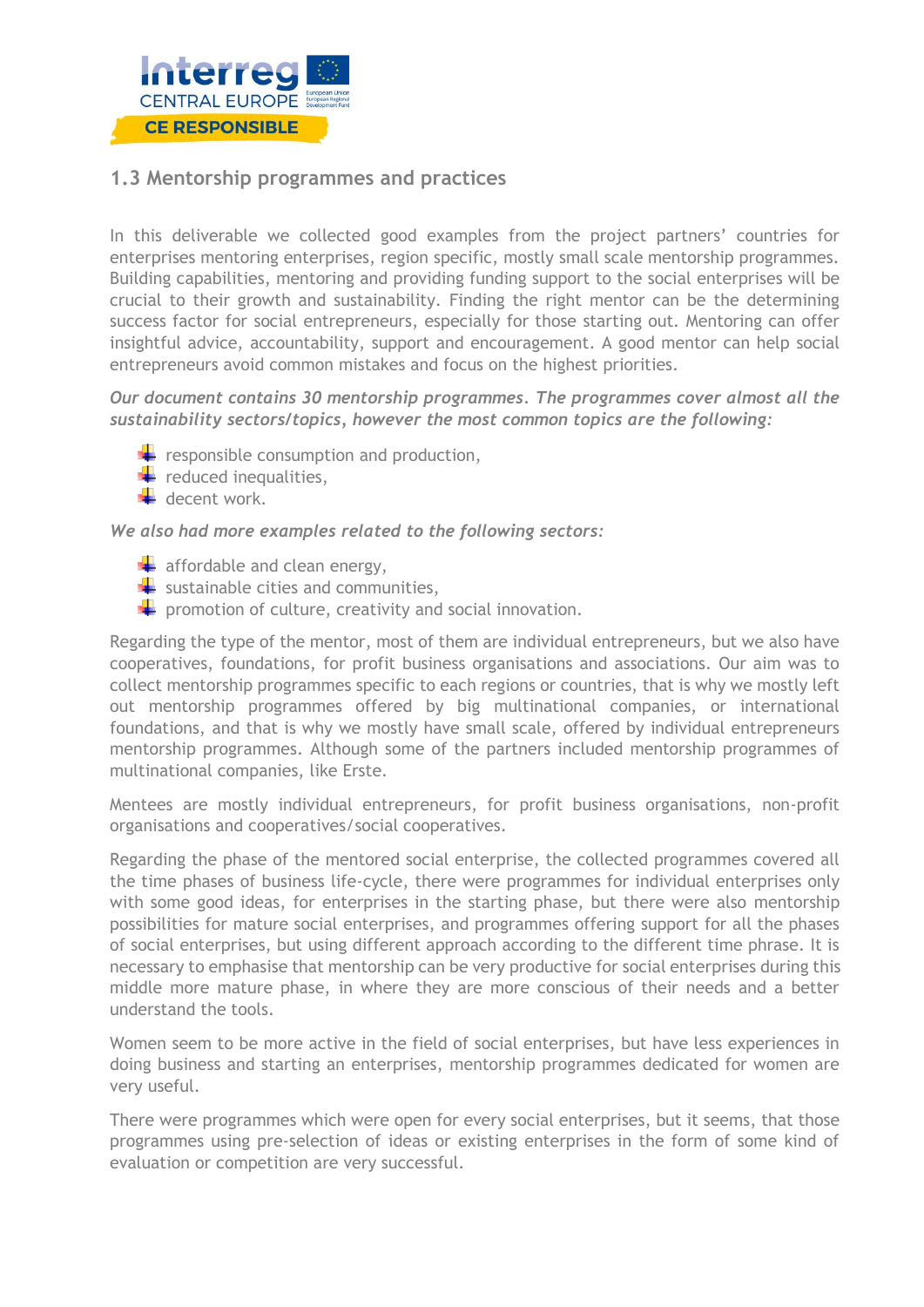

The examples collected show that most mentoring programs are short-term, usually last for few days or few month. Most of them were shorter than 6 months.

The mentorship programmes contain mostly training, consultation, awards and attitude change.

*Case study* 

# *Dunakanyar Pilis Local Products Social Cooperative from Hungary*

*The main purpose of the social cooperative is helping local primary producers sell their products in local and regional markets. The mentors' goal is to draw attention to local values, to encourage the consumption of local produce and through that to promote sustainable consumption and production. Through the co-ordination of sales processes and the organization of joint sales of its members' products, the cooperative enables producers to gain a larger market power and negotiating power. It also spreads risks and costs and allows them to focus only on the production itself. In addition to assisting with sales, they also provide legal and professional advice to members. The cooperative organizes conferences on topics related to organic and local product market issues 3-4 times a year too. Through adult training programs they provide knowledge on small-scale production and sale. In 2015 the cooperative started a forum on the promotion of small-scale products and handicrafts in the Danube Bend. Through regular consultations they encourage cooperation and strengthen networking between members. The cooperative was established in 2012 with 10 members, it is steadily growing, currently it has 14 members. In 2019 the cooperative also started a community garden, which provides venue for events that promote responsible consumption and production.*

They help in operating a successful business, in development of production and sale techniques in small scale, preserving and using traditions (e.g. restoring old furniture), job creation and career creation.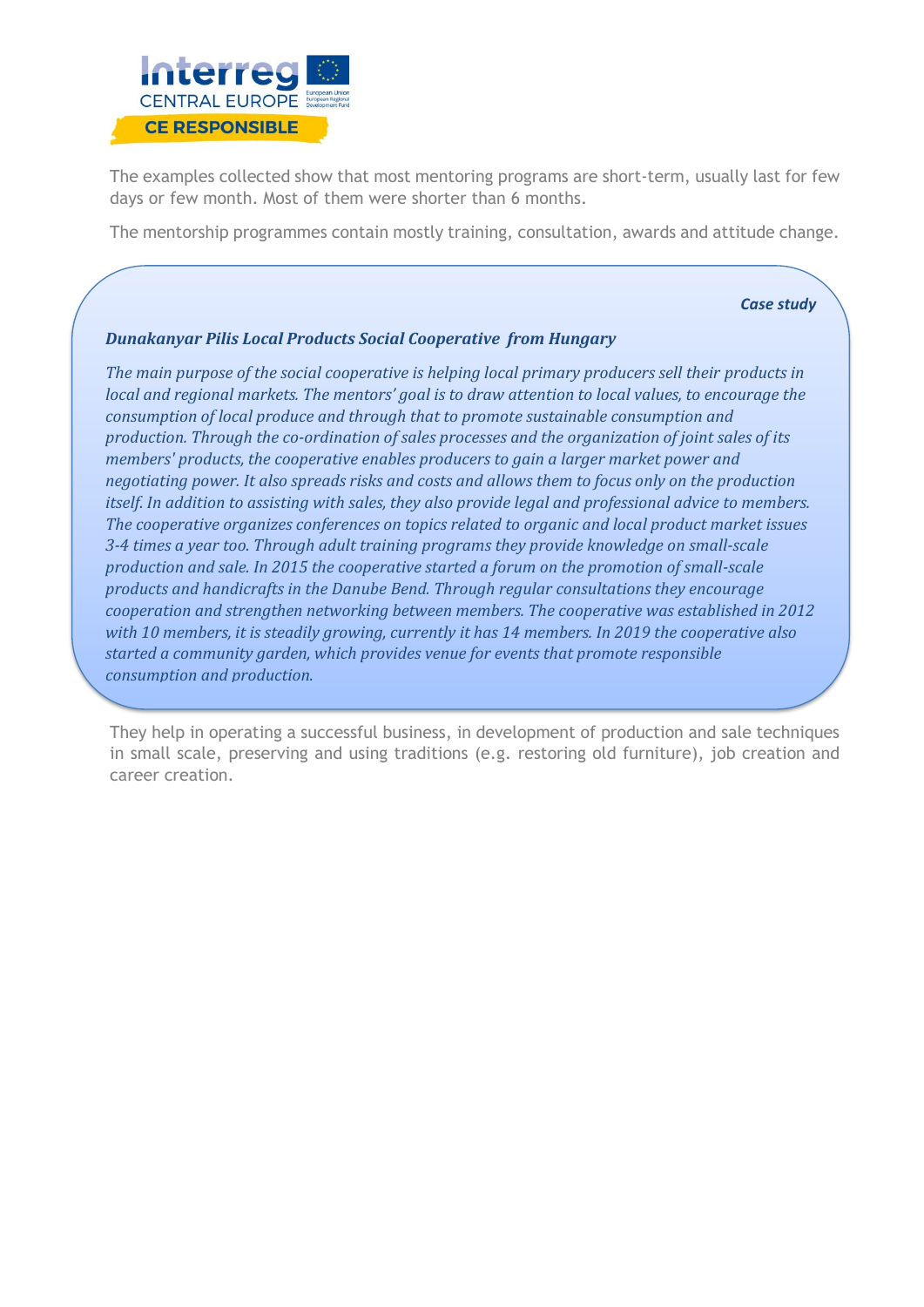

# <span id="page-14-0"></span>**2. NEEDS, GAPS AND OBSTACLES**

Social entrepreneurs across the Central Europe programme area deal with similar issues. The most prominent needs expressed by social entrepreneurs are demands for funding, networking and educational support but also infrastructure and better awareness raising on social entrepreneurship. Comprehensive support in the form of mentoring from idea to market entry, financial support, assistance with the provision of premises and infrastructure, assistance with networking and marketing is needed.

# *Funding*

In general, there are few specific funding schemes dealing with social entrepreneurship, usually run by private investors or public grant schemes . There is still need for improving of the financing of social innovation- reliable financing and support programmes are therefore indispensable, programs for state subsidies that are only open to commercial companies need to be opened for social enterprises. Substantive funding support especially at the beginning of the activity + accounting, legal and fundraising support later, would be beneficial.

# *Capacity building and skill development*

The social entrepreneurs need opportunities where they can improve their business knowledge, staffing, knowledge on GDPR, or public relations. Management training and consultancy (team management, task delegation, time management, planning, etc.), media training (assistance in access to media, public speaking training) and mentoring on the part of an "authentic" business, which will teach social enterprises how to run a business in the era of competition are needed. Besides, it is important to pay attention not only to standard business skills which are very important (preparing a business plan, etc…) but also to knowledge on legislation and incentives processes, grant funding and grant administration, knowledge how to participate in public procurement.

# **Wetworking**

The network should provide the entrepreneurs with advisors**, support from universities, b**uild different ways of cooperating with the public administration and other private notfor-profit and profit entities; build collaboration with new stakeholders creating larger communities composed by new customers and beneficiaries; support in the scaling-up phase, essential to create new communities.

# *Infrastructure*

Actual need is also to create a physical infrastructure in the form of innovation centres, meeting and experimentation spaces for social enterprises.

# *Dissemination, raising awareness:*

The issue is also that the concept of social entrepreneurship is misunderstood or the people do not understand what a social enterprise means. Social innovation needs to be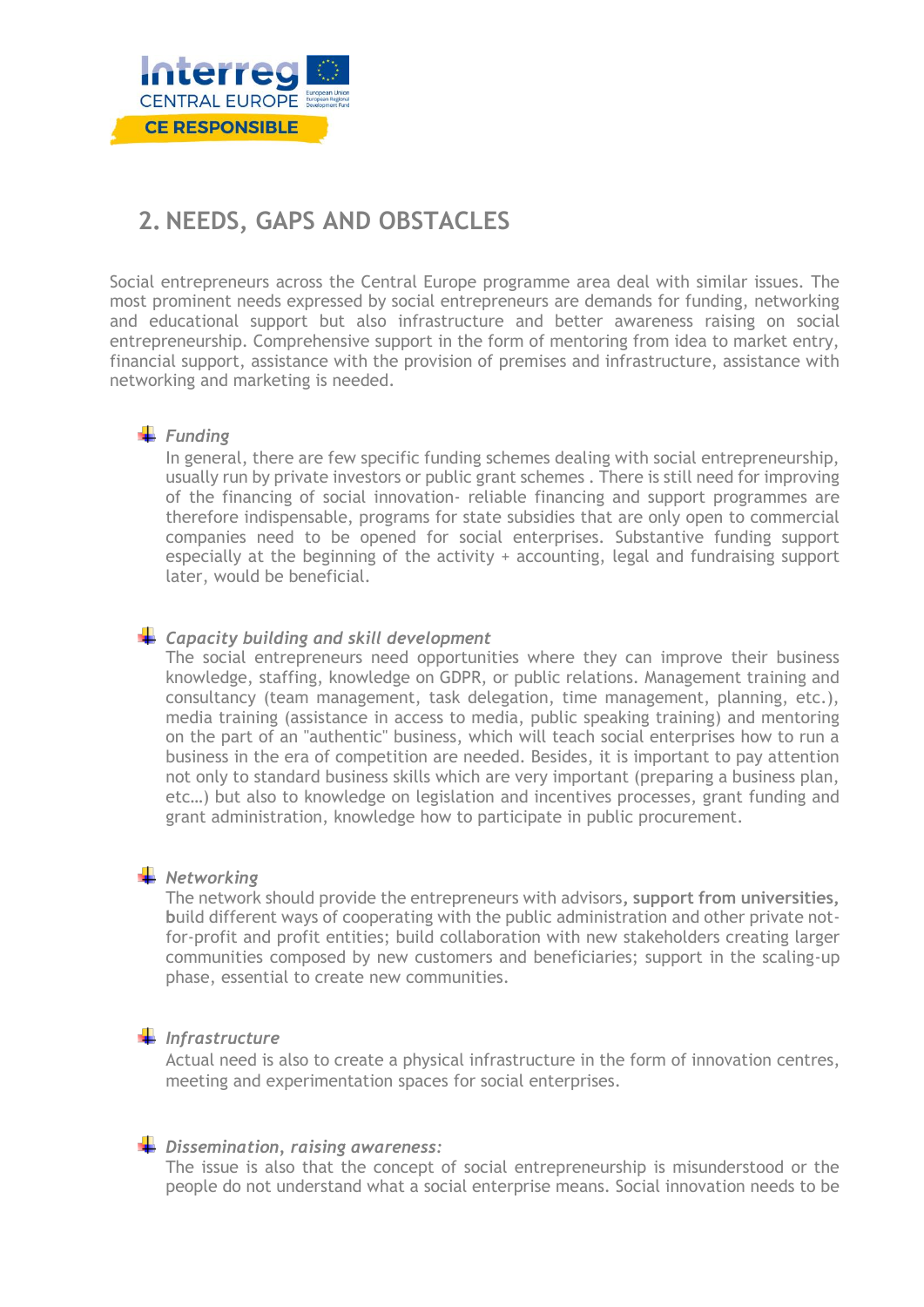

recognized by society as a motor for economic performance. Help in promoting the "social business" brand is needed.

The SWOT analysis reflects the most frequent expressed strengths, weaknesses, opportunities and threads for the social businesses by project partners in their country reports and compiles them in joint analysis; hence, the common issues are insert in SWOT chart.

| <b>Strengths</b>         |                                                                                                                                                                                                                                                                                                                                                                                                            | <b>Weaknesses</b>                                                                                                                                                                                                                                                                                                                                  |
|--------------------------|------------------------------------------------------------------------------------------------------------------------------------------------------------------------------------------------------------------------------------------------------------------------------------------------------------------------------------------------------------------------------------------------------------|----------------------------------------------------------------------------------------------------------------------------------------------------------------------------------------------------------------------------------------------------------------------------------------------------------------------------------------------------|
| $\frac{d\mathbf{r}}{dt}$ | Overall, in the Central Europe programme<br>area there are support mechanisms and<br>support organizations in place to backing<br>social entrepreneurship. The number,<br>and<br>typology<br>structure<br>of<br>these<br>organizations varies across the area, but still<br>there are in place                                                                                                             | There is not a common understanding of social<br>$\frac{\partial}{\partial x}$ .<br>enterprises in the Central Europe. There is<br>confusion of bodies that operate in social<br>sector; there is no uniform definition of social<br>business in the area.                                                                                         |
| $\frac{d\mathbf{r}}{dt}$ | Incentives in different form to encourage<br>social entrepreneurship and support it are<br>available as well in the area                                                                                                                                                                                                                                                                                   | There is slow transformation of<br>public<br>$\frac{1}{\sqrt{2}}$<br>institutions<br>support<br>the<br>social<br>to<br>entrepreneurship. This demonstrates itself as<br>not enough public institutional support, slow<br>move towards more participatory processes,                                                                                |
| $\frac{d\mathbf{r}}{dt}$ | There is deep tradition rooted in the central<br>problem<br>area for<br>Europe<br>solving<br>entrepreneurship (solving social problems).<br>The tradition of some kind socially impacting<br>entrepreneurial activity is immanent in all<br>Central Europe countries, these can be<br>tradition of cooperatives, non for profit<br>companies or other forms of businesses<br>having positive social impact | lack of local governmental support.<br>In some countries, there is missing legal<br>$\frac{1}{\sqrt{2}}$<br>framework for social entrepreneurship.<br>The financial support and funding schemes<br>$\Phi$<br>available are still not sufficient to cover the<br>needs of social enterprises. The social impact<br>financing is still rather small. |
| $\partial \mu$           | Investment support is available in all Central<br>Europe countries, however the opportunities<br>differs a lot. Companies built or starting to<br>build their CSRs, support social business at<br>their start or cooperate on their promotion.                                                                                                                                                             |                                                                                                                                                                                                                                                                                                                                                    |
| $\frac{d^2}{dx^2}$       | There is a growing interest in developing<br>socially responsible business across the<br>Central Europe area.                                                                                                                                                                                                                                                                                              |                                                                                                                                                                                                                                                                                                                                                    |

**Opportunities Threads**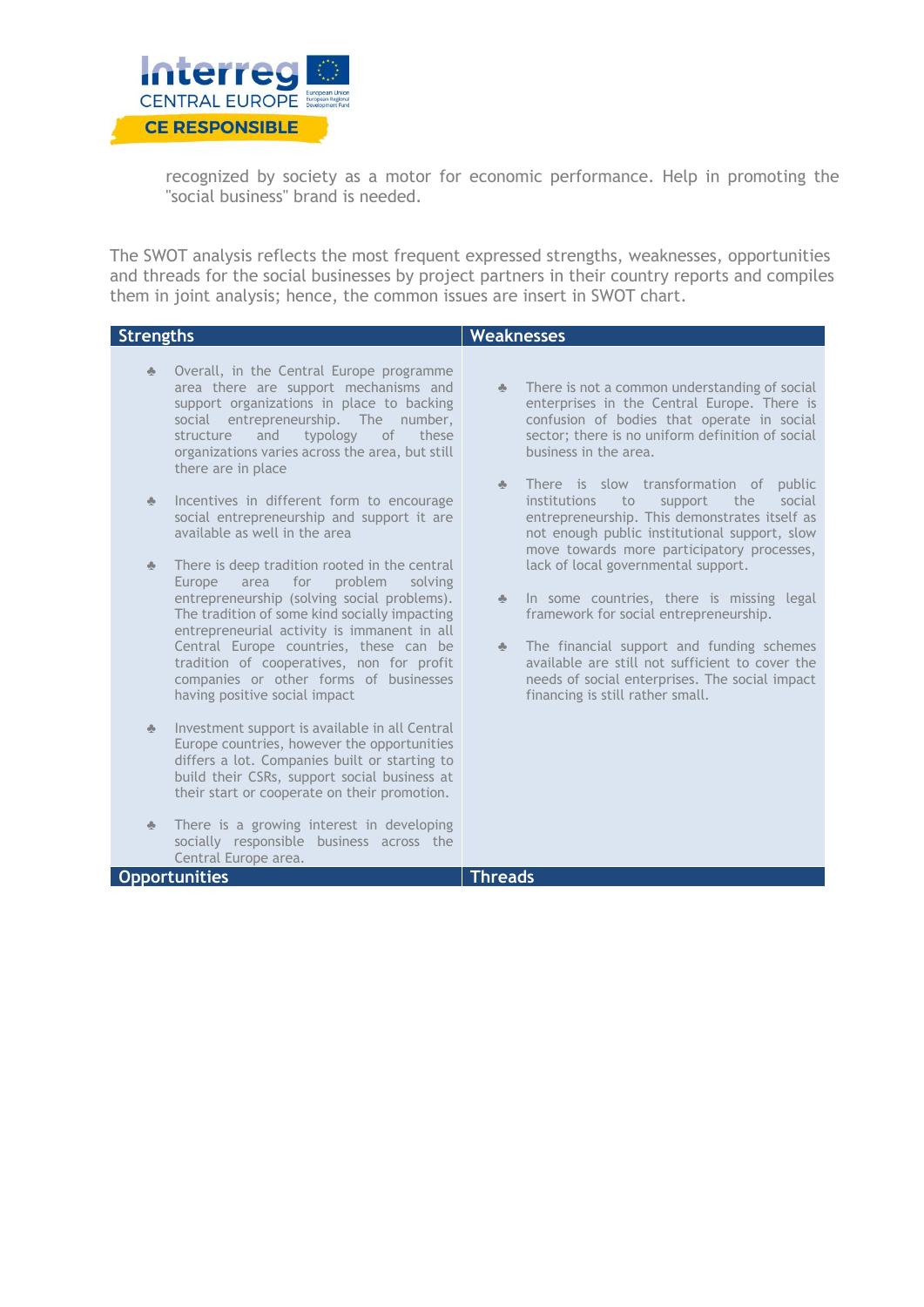

- ♣ Increased recognition of benefit of social entrepreneurship is noticeable across the region. There is need for social services that are still not sufficiently covered across the region.
- ♣ Networks of social innovators, business and their supporters are established and available. There are organization dealing with social impact, and networks with public administration and universities start to become more apparent.
- ♣ There are education programmes, accelerators for business having social impact. This presents opportunities to increase skills and create new educational programmes targeting social innovators needs
- New hybrid models to pay back investments and complex financial tools are starting to emerge
- ♣ Since there are no official criteria or fitting legal framework, companies could exploit the term of social business. This could lead to abuse of social entrepreneurship concept for activities that are not in accordance to social entrepreneurship.
- ♣ The scarcity of funding is creating a thread and bottleneck for scale up and growth. Sometimes there is heavy dependency on grants and public transfer funding. Finding new forms of financing activities and projects is very complicated
- ♣ The public support is very slow; there is limited interest from policy makers and representatives to deal with the social entrepreneurship. The public sector is only slowly adapts to new challenges and needs from the social entrepreneurship sector.

*Chart 3: Joint SWOT analysis on social entrepreneurs across the Central Europe programme area*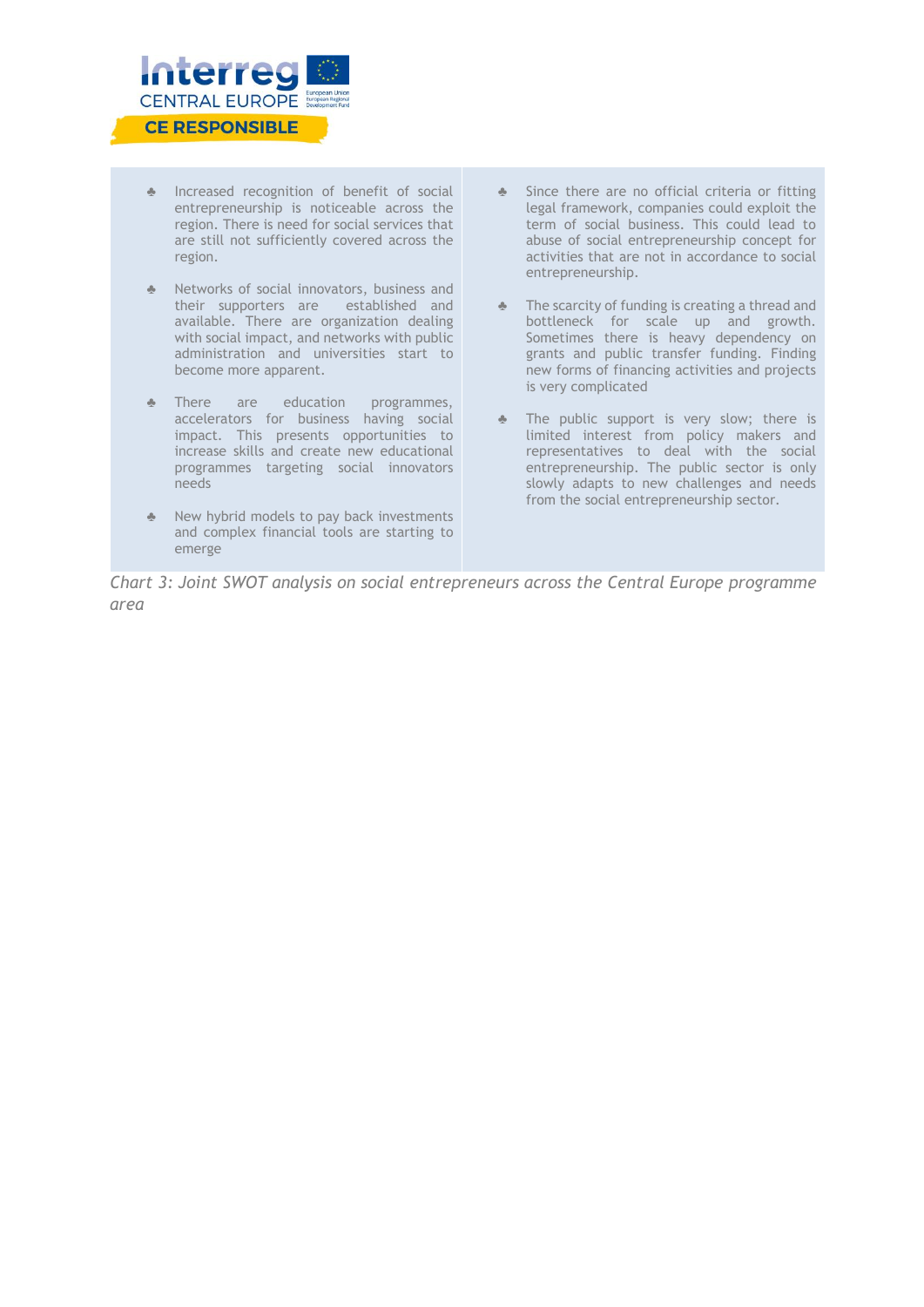

# <span id="page-17-0"></span>**3. VALUES AND MOTIVATION**

The CE Responsible project is committed to establishing business partnerships in order to enable companies to generate more positive social and ecological impact. To find out how a successful cooperation between different types of entrepreneurs can be supported, a study was carried out, which would allow conclusions to be drawn about differences and similarities regarding social entrepreneurs (SE) and altru-preneurs (AP) ethical corporate values. In the following, the most important key findings of the study will be briefly summarized.

The sample consists of 673 companies from the nine partner countries, with a distribution of 54.5% social entrepreneurs and 45.5% altru-preneurs. Most of the social entrepreneurs are active in the areas of (1) Education, (2) Integration, Inclusion, Diversity and (3) Climate and Environment Protection. The top 3 industries for altru-preneurs are (1) Manufacturing, (2) Information and Communication and (3) Wholesale and Retail Trade.

The companies were asked to indicate which category their social and / or ecological corporate goals could be assigned to. The SDGs of the United Nations served as categories. Both the SEs and the APs include "Good Health and Well-Being" (SE = 1st place, AP = 2nd place) and "Decent Work and Economic Growth" (SE = 3rd place,  $AP = 1$ st place) in their Top 3. For the SEs, "Quality Education" is in 2nd place and for the APs "Industry, Innovation, and Infrastructure" is their 3rd place.

For-profit businesses pursue their social and / or ecological goals usually through Corporate Social Responsibility activities (CSR). Of the 306 APs included in the sample, 23.9% (n = 73) implement CSR activities, with the three main reasons "the organizations social and environmental concerns" (n = 45), "brand reputation" (n = 35) and their "customers' social and environmental concerns" ( $n = 25$ ) [the reasons were asked as a multiple answer set]. The 233 companies that stated that they had not yet had a CSR policy were asked whether they dealt with social or ecological issues in any other way, and 44,2 % replied that they do so.

At the time the study was carried out, Covid-19 was already an issue in all participating countries, which is why the APs were asked if they think that the Covid-19 restrictions make it more difficult to implement their CSR activities. With 61% more than half of the respondents think that the situation around Covid-19 would make it currently more difficult ("very difficult", "difficult", and "rather difficult") to implement them. However, the companies were not only asked about the current situation, but how they would assess it in 5 years. The number of companies that chose a value between "very difficult" and "rather difficult" has halved (29,6%).

Since it was assumed that the SEs could also be influenced by the Covid-19 regulations in the achievement of their social and / or ecological goals, they too were asked to share their opinion. 70% of the social entrepreneurs stated that the implementation of their social and / or ecological goals through Covid-19 is "very difficult", "difficult" or becomes "rather difficult". With a total of 56%, a little more than half of the respondents believe that target achievement will be "rather undifficult", "undifficult" or "not difficult at all" in 5 years' time.

In order to find out more about the motives behind the pursuit of social and / or ecological goals, the corporate groups were asked how concerns about social and / or ecological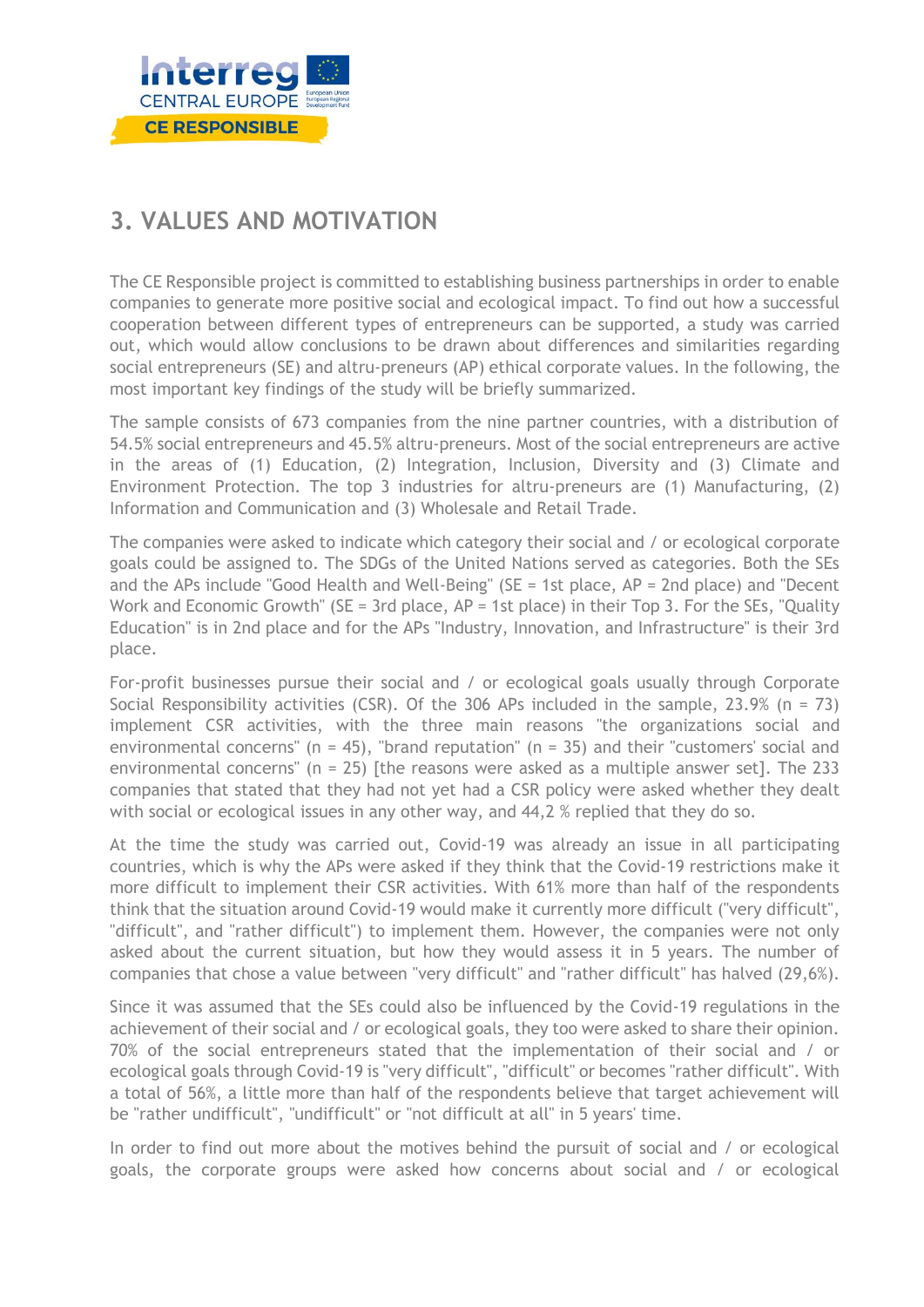

sustainability influence their business activities, how sustainable economic activity differs from "business as usual", and what makes the implementation of a socially and / or environmentally compatible strategy difficult. Using a mean value comparison, based on a 6-point-likert scale (1  $=$  totally agree, 6  $=$  totally disagree), it was found that the attitudes of SEs and APs, what measures are needed here are relatively similar and that both groups are aware of these issues.

When asked how concerns about social and / or ecological problems make them act, the majority of SEs said "address societal or environmental concerns through our operations, internal policies, and processes" (SE mean = 2,12) and the majority of APs replied "rethink the future of our business model to master societal or environmental challenges" (AP mean = 2,90). Therefore, both groups of entrepreneurs see a direct need for action in the way they organize themselves and how they implement their business model. The option "run community programs and do philanthropic contributions" received the least approval (SE mean =  $2,65$ , AP mean = 3,35), which suggests that the companies aim to make a positive contribution through the way they do business and see this less through a "compensation" outside.

When asked how a sustainable strategy differs from "business as usual", the SEs agreed most with the answers "more cross sector collaboration" (SE mean = 1,92) and "a deeper understanding of stakeholder needs and behaviors" (SE mean = 1,96). This means that the SEs have a network or eco-system concept in their minds, as well as the inclusion of supply chains and distribution channels. The APs, on the other hand, had the greatest approval of the option "guiding consumers to more sustainable choices" (AP mean = 1,95) and "changing regulations (e.g. tax incentives, new legal forms for businesses, …)" (AP mean = 2,34). Hence, they may see themselves here more as providers, influenced by the "outside perspective" with a dependence on their customers and regulations for the way in which they can produce or sell their services or goods.

On the question of what makes the implementation of socially and / or ecologically sustainable strategies difficult SEs and APs agreed that "financing in the development phase" is the biggest hurdle for them (SE mean  $= 2,12$ , AP mean  $= 2,30$ ).

Part of the survey also included to find out more about different personal motivations for corporate management of SEs and APs. To answer these question sets the participants were asked to imagine starting a new organization. When asking about the management principles of the respondents it can be seen that competitive advantages are more important to APs then to SEs ("to have thoroughly analyzed the financial prospects of my business" SE mean = 2,54, AP mean = 1,96, "to advance my career in the business world" SE mean =  $3,89$ , AP mean =  $2,55$  on a 7-point-likert scale  $1$  = totally agree,  $7$  = totally disagree). On the other hand, the SEs are generally more about doing something good for a group and working for what a company can achieve for the sake of a community or society ("to make the world a "better place" (e.g. by pursuing social justice, protecting the environment)" SE mean = 1,79, AP mean = 2,75, "to play a proactive role in changing how the world operates" SE mean  $= 2,13$ , AP mean  $= 3,16$ ). For the personalities of APs and SEs, this means that APs are more management and profit-oriented and the SEs more mission-driven, but the comparison of the mean values showed that on average neither of the two groups negates the values of the other in principle, since all mean values are on average less than 4, the value that represents the neutral point of a 7-point likert scale.

The two groups were finally asked which type of entrepreneur they would most like to cooperate with. The choices were "darwinians" who are primarily controlled by personal self-interest, "communitarians" whose efforts are based on fulfilling the interests of reference groups (know-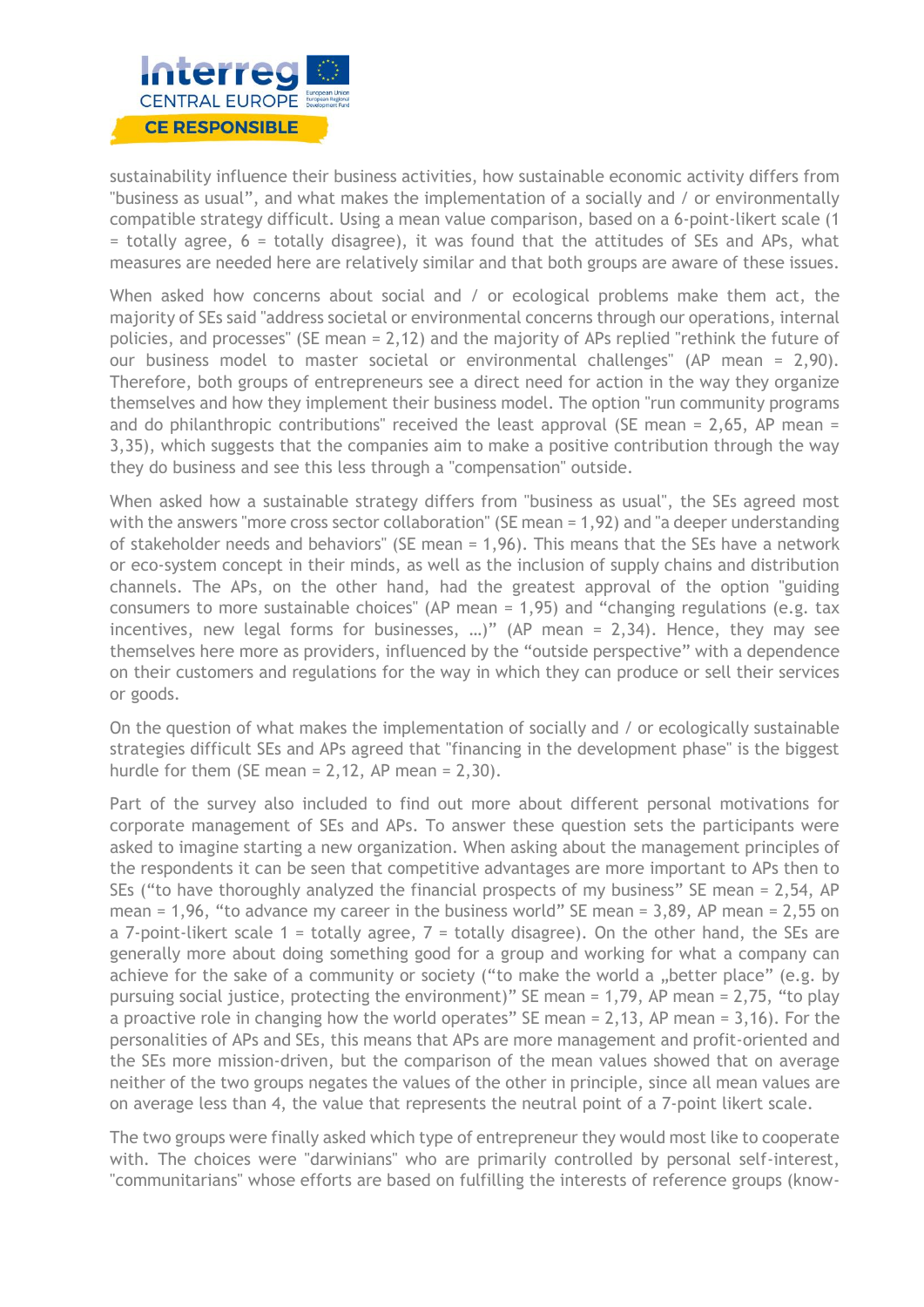

others) and "missionaries" who want to advance a vision or a cause. APs almost equally view darwinians (31,1%), communitarians (38,9%) and missionaries (31,0%) as ideal cooperation partners. In the case of SEs however, it becomes clear that half of them would prefer working with missionary type partners (53,4%), another third with communitarians (36,2%) and thus only 10% would preferred work with darwinians.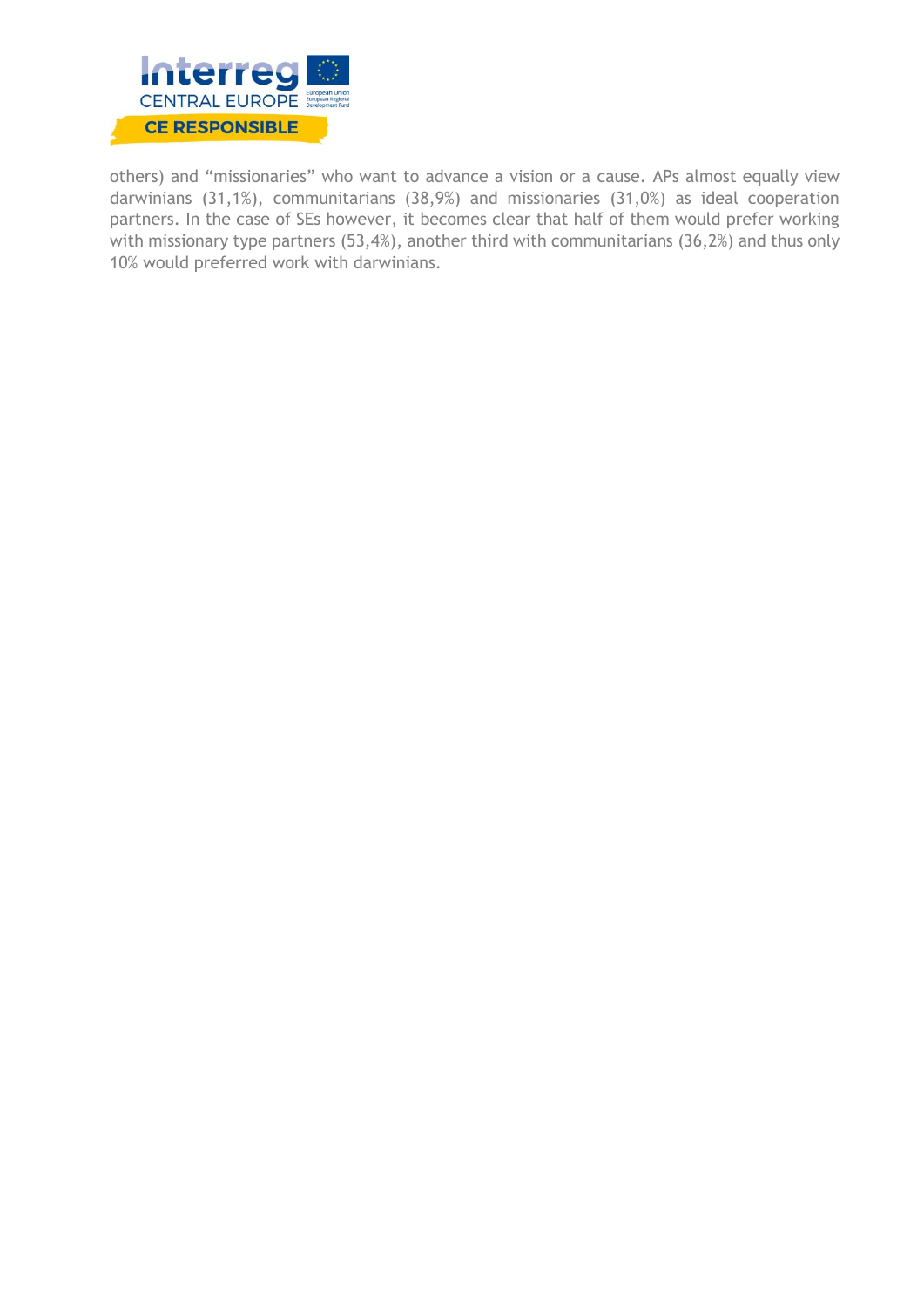

# <span id="page-20-0"></span>**4. ACTIVITIES TO SUPPORT LONG TERM COOPERATION BETWEEN BOTH TARGET GROUPS**

With aim to enhance the cooperation of altruistic and social entrepreneurs in the Central Europe programming area. The partnership identified activities that contribute to upscale support of social and altruistic entrepreneurship sector to create lasting cooperation environment for both groups.

**The activities that will be implemented by the project partners will:** 

- $\blacktriangleright$  Build a common community platform for social and altruistic entrepreneurs, where both stakeholders can engage, exchange common interest, "crowdsource" each other's knowledge and services in line with their goals and values.
- Raising awareness on social entrepreneurship and altruistic entrepreneurship, boost the visibility and promote good practices
- $\blacktriangleright$  Create coaching toolbox for social entrepreneurs coaching and subsequently followed by workshops for both social as well as altruistic entrepreneurs to build capacities in different topics.
- $\frac{1}{2}$  Identify 10 innovation social ideas that will be supported/mentored by altruistic entrepreneurs.
- $\blacktriangle$  Set up CE sustainable framework model for support of social entrepreneurship) and make policy recommendations to support and measure social entrepreneurship.

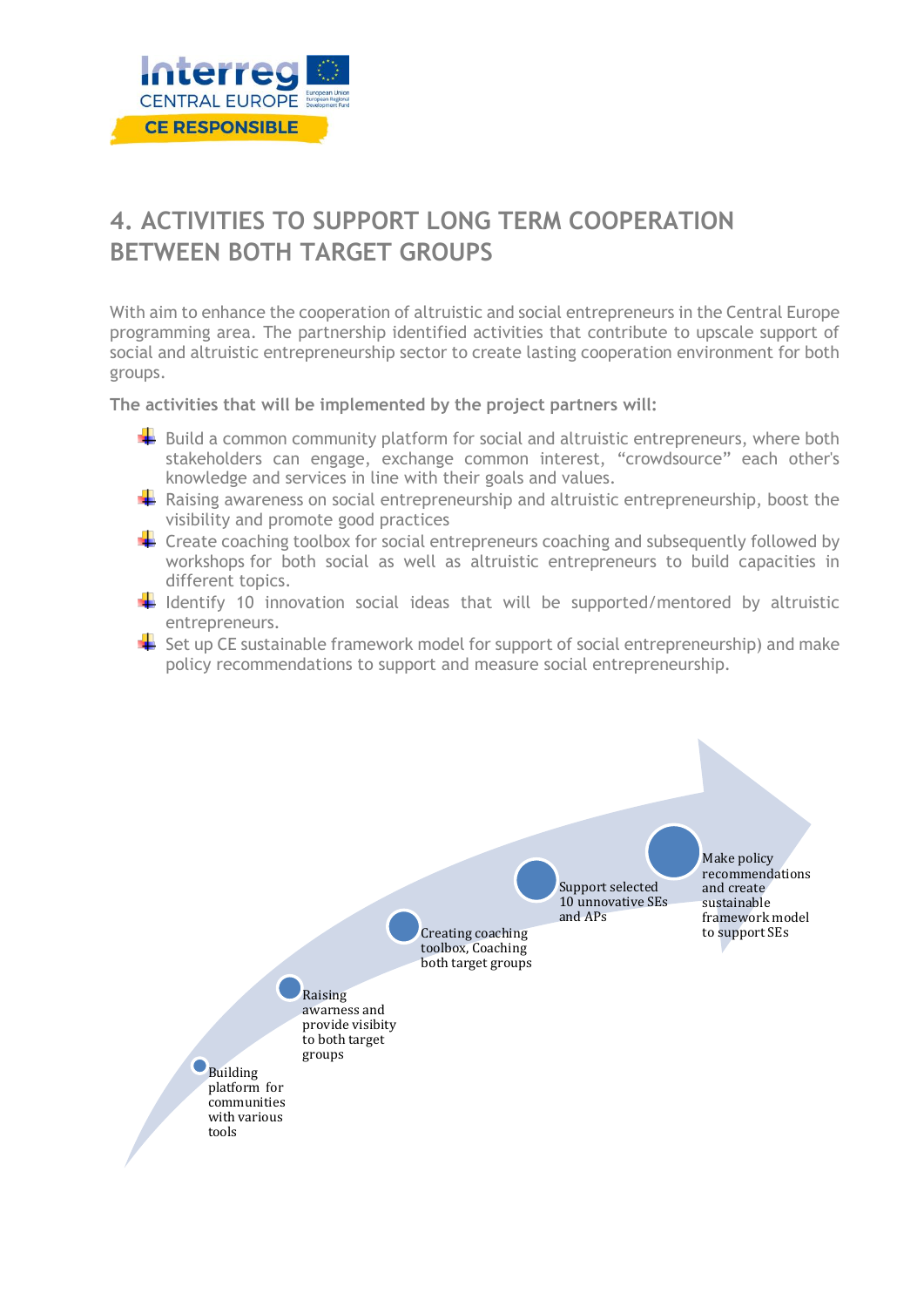

*Chart 4: The CE roadmap to upscale support of social and altruistic entrepreneurship sector to create lasting cooperation environment.*

# **PLATFILIAGTER 12** Platform and tools to facilitate the cooperation

The platform will provide opportunity for successful match-making and knowledge on sustainable cooperation & synergy between social entrepreneurs and big companies. The platform will offer seven novel tools and will facilitate and promote the potentials and benefits of mutual cooperation. In the context of the coming recession, networking will be essential for SEs, but also could prove to be attractive and useful for corporates. "Classic" companies also intend to become more social and/or sustainable. We consider this a great step towards a better future and want to support this trend. Eventfully an Altruistic entrepreneurs<sup>'</sup> international association will be form as well.

# **Awareness raising and visibility**

Visibility and promotion of SE - social entrepreneurship is sufficient to its potential. Target groups will be the corporations and big companies who have the means of support for social entrepreneurs, but also a solid basis for incorporating novel responsibility in their business. Second target groups will be the NGOs who depend on grants and state funds, lacking knowledge and examples of monetizing their ideas into business. The partnership will focus on promoting good practice examples to local stakeholders, cross-promotion with similar projects, involvement external stakeholders to multiplier events and open calls for innovative social projects, gaining new visibility and promoting SE.

# **Example 2** Capacity building and Coaching

The lack of business knowledge is quite regular in social entrepreneurial field, while these organizations' commitment is extremely strong. More training opportunities, mentorship programmes, raising awareness activities would support them effectively. The partnership will create toolboxes for coaching of both social as well as altruistic entrepreneurs to facilitate their cooperation. Furthermore the toolbox offer a long term transfer of knowledge to anyone who would like to support the capacity building of these groups. In order to take first steps to enhance the co-working between both social entrepreneurs and altruistic enterprises, the partnership intends to organize coaching workshops and bring participants from both company profiles to the table. This not only aims to create possible partnerships or cross-company values, but also to gain insights about motivations, thoughts, problems and possible starting points for cooperations between social and altruistic companies.

# Support to 10 innovative projects

Open call will support 10 innovative social projects that will be selected from the platform established in previous step. Among these projects, partner will choose 3 best projects and video pitches will be prepared for these 3 best projects per country to provide a tangible support for best social projects.